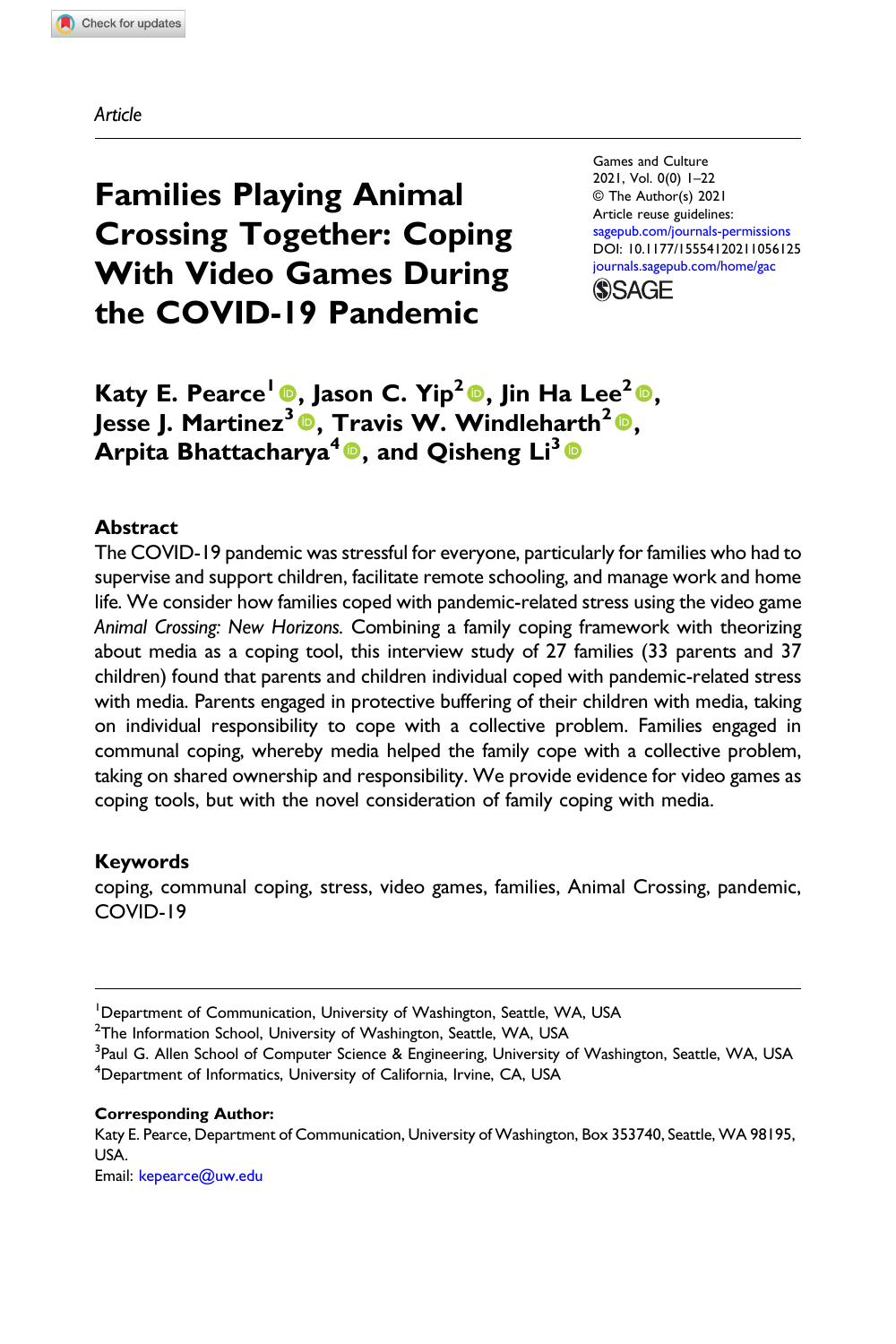During the COVID-19 pandemic, people had to rapidly transition to a lifestyle confined within their homes. In March 2020, the Nintendo Switch game *Animal Crossing: New* Horizons (AC:NH) serendipitously launched and was widely touted as therapeutic during the pandemic [\(Khan, 2020;](#page-17-0) [Zhu, 2020](#page-20-0)). This study examines how families use AC:NH to cope with pandemic-related stress both communally and individually, providing an opportunity to understand family coping during the pandemic ([Brock &](#page-15-0) [Laifer, 2020](#page-15-0); [Jones, Yoon, Theiss, Austin, & Lee, 2021](#page-17-1)). Drawing from media coping research, the novel focus of this study is on individual and family coping with video games.

# Literature Review

# Context: AC:NH

Animal Crossing games are part of the life simulation genre [\(Kim, 2014\)](#page-18-0) where play is repurposed from common activities, re-mediating real life ([Apperley, 2006\)](#page-15-1). In their own island, AC:NH players build and decorate cabins through learning skills and using resources. AI "villagers" interact with the player. The primary goal is to increase the island's "star rating". However, the game never ends, with smaller goals associated with tasks: gardening, landscaping, fishing, creating clothing, and more. We argue AC:NH facilitates individual and joint coping, throughout the pandemic.

# Coping During Pandemic

The COVID-19 pandemic has been stressful for individuals and families [\(Calarco,](#page-16-0) [Anderson, Meanwell, & Knopf, 2020\)](#page-16-0) whom as a unit must cope with pandemic-related stress both individually and together ([Verger, Urbanowicz, Shankland, & McAloney-](#page-20-1)[Kocaman, 2021](#page-20-1)). Coping refers to "thoughts and behaviors used to manage the internal and external demands of situations that are appraised as stressful" [\(Folkman &](#page-17-2) [Moskowitz, 2004,](#page-17-2) p. 745). According to their model, people evaluate a stimuli as threatening, challenging, or harmful, and then evaluate if their personal resources are sufficient for dealing with it. If insufficient, they evaluate and implement coping options ([Folkman & Moskowitz, 2004](#page-17-2)). Problem-focused coping seeks to change or eliminate the stressor and emotion-focused coping seeks to reduce or manage the emotional outcomes of a stressor ([Folkman & Moskowitz, 2004\)](#page-17-2).

Levels of coping. Coping occurs at three levels—individual, social, and communal based on how individuals and groups appraise the problem or stressor and take on ownership for its management (Afifi[, Hutchinson, & Krouse, 2006](#page-15-2)). Within the theoretical model of coping, these two dimensions are described as appraisal, when others are under consideration and individuals believe they are impacted by others' stressors, and action, which is behavioral and addresses the responsibility for the stressor (A[fifi](#page-15-3), [Basinger, & Kam, 2020](#page-15-3); [Basinger, 2018\)](#page-15-4).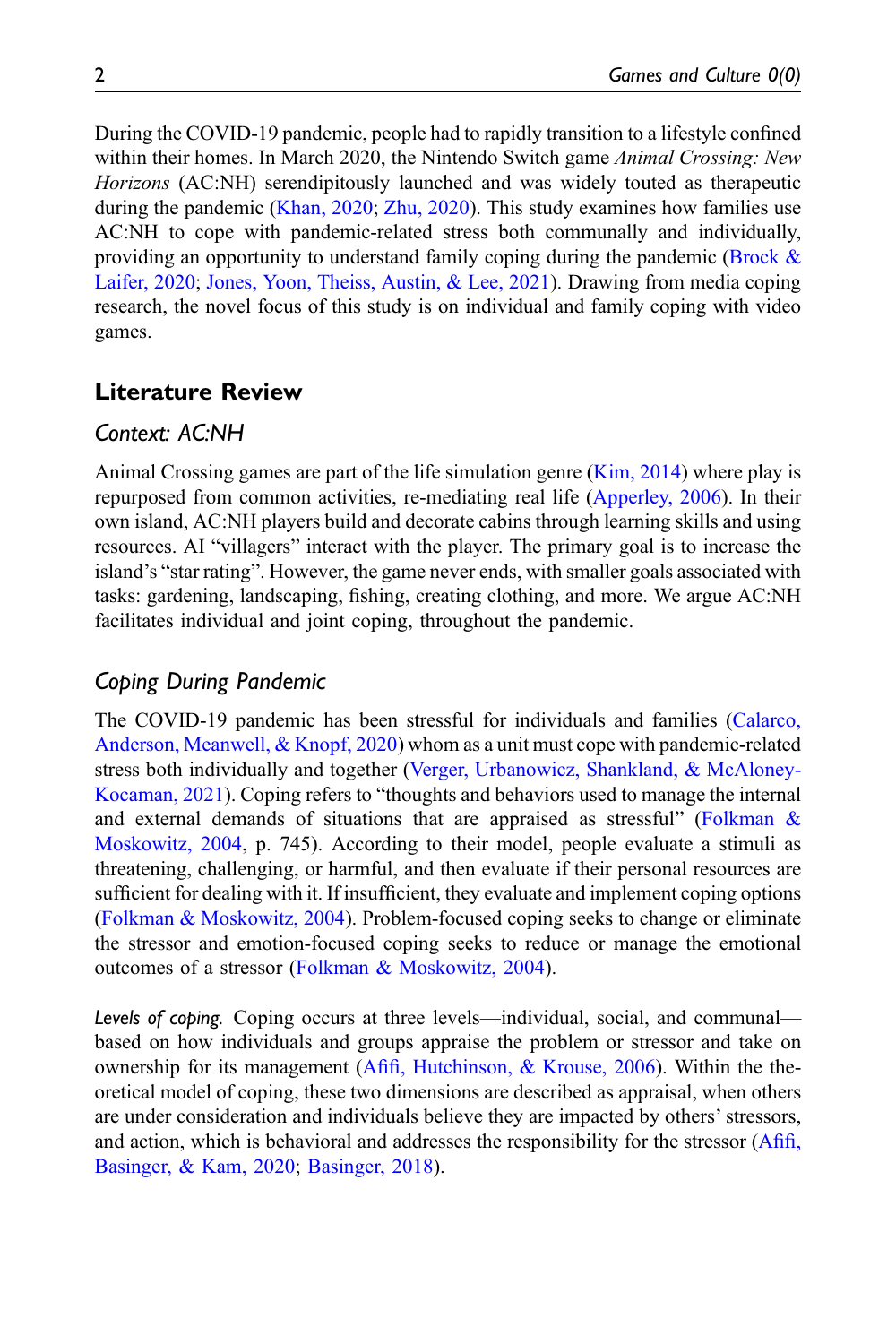The results of the combination of these dimensions manifest in four outcomes: individual coping, protective buffering, social coping, and communal coping. Individual coping is when an individual determines the stressor is "my problem, my responsibility" (Afifi [et al., 2006](#page-15-2)). Protective buffering, or parallelism, is when the stressor is viewed as "our problem, but my responsibility" and is managed individually. This often manifests behaviorally as one attempting to shield another from a stressor (Afifi [et al., 2006,](#page-15-2) [2016\)](#page-15-5), especially for children ([Rossetto, 2015;](#page-19-0) [Wilson, Chernichky,](#page-20-2) [Wilkum, & Owlett, 2014](#page-20-2)). Social coping is "my problem, our responsibility," whereby individuals seek support or act to share responsibility. Finally, *communal coping*, "our problem, our responsibility" is when multiple people jointly "own," appraise, and proactively act upon a stressor together, pooling resources, and building shared resolve (Afifi [et al., 2006,](#page-15-2) [2020](#page-15-3); [Basinger, 2018;](#page-15-4) [Lyons, Mickelson, Sullivan, & Coyne, 1998\)](#page-18-1). Communal coping has relational functions for development and maintenance [\(Lyons](#page-18-1) [et al., 1998\)](#page-18-1), can enhance coping efficacy (Afifi [et al., 2006](#page-15-2)) and resilience [\(Wilson](#page-20-2) [et al., 2014](#page-20-2)).

Family coping. Families are an important entity for understanding coping and resilience (Hutchinson, Afifi[, & Krause, 2007](#page-17-3); [Masten, 2018\)](#page-18-2). Family coping during the pandemic (Hernandez  $& Colaner, 2021$ ) is an illustration of the type of stress Afifi [et al.](#page-15-3) [\(2020\)](#page-15-3) argue is understood well with communal coping, similar to what Afifi [et al.](#page-15-2) [\(2006\)](#page-15-2) observed in post-divorce families: the entire family is affected, individuals are coping with their own stressors, but they are also attempting to cope as a family. The pandemic is severe and chronic ([Liu & Doan, 2020\)](#page-18-3), has much uncertainty [\(Rettie &](#page-19-1) [Daniels, 2020](#page-19-1)), and allows opportunities for joint coping. Empirical work includes shared family time and joint activity engagement [\(Hutchinson, Loy, Kleiber, & Dattilo,](#page-17-5) [2003,](#page-17-5) [2007](#page-17-3)). Spending time together engaging in relaxing activities, including playing games [\(Hutchinson et al., 2007](#page-17-3)) can be a form of communal coping. Spending time together allows for relational maintenance and family solidarity and is tied to family resilience ([Hutchinson et al., 2007;](#page-17-3) [Masten, 2018](#page-18-2)), including during the pandemic ([Prime, Wade, & Browne, 2020\)](#page-19-2).

Coping with media. Coping tools are instruments that help facilitate coping goals and behaviors ([Wolfers & Schneider, 2020](#page-20-3)), including entertainment media ([Prestin &](#page-19-3) [Nabi, 2020](#page-19-3); [Wolfers & Schneider, 2020](#page-20-3)), like video games ([Reinecke, 2009](#page-19-4)). Media coping is usually studied at the individual-level. We seek to expand upon theorizing about coping with media to consider individual- and family-level coping. Video games as coping tools during challenge life circumstances is well documented ([Caro &](#page-16-1) [Popovac, 2021](#page-16-1); [Iacovides & Mekler, 2019](#page-17-6)). Individuals have used video games to cope with pandemic-related stress ([Cahill, 2021;](#page-16-2) [Eden, Johnson, Reinecke, & Grady, 2020;](#page-16-3) [Kleinman, Chojnacki, Seif El-Nasr, & El-Nasr, 2021;](#page-18-4) [Nabi, Wolfers, Walter, & Qi,](#page-18-5) [2021;](#page-18-5) [Nebel & Ninaus, 2020\)](#page-18-6), including AC:NH [\(Barr & Copeland-Stewart, 2021\)](#page-15-6). Moreover, video games [\(Barr & Copeland-Stewart, 2021](#page-15-6)) including AC:NH ([Johannes, Vuorre, & Przybylski, 2021](#page-17-7)) tied to well-being during the pandemic. We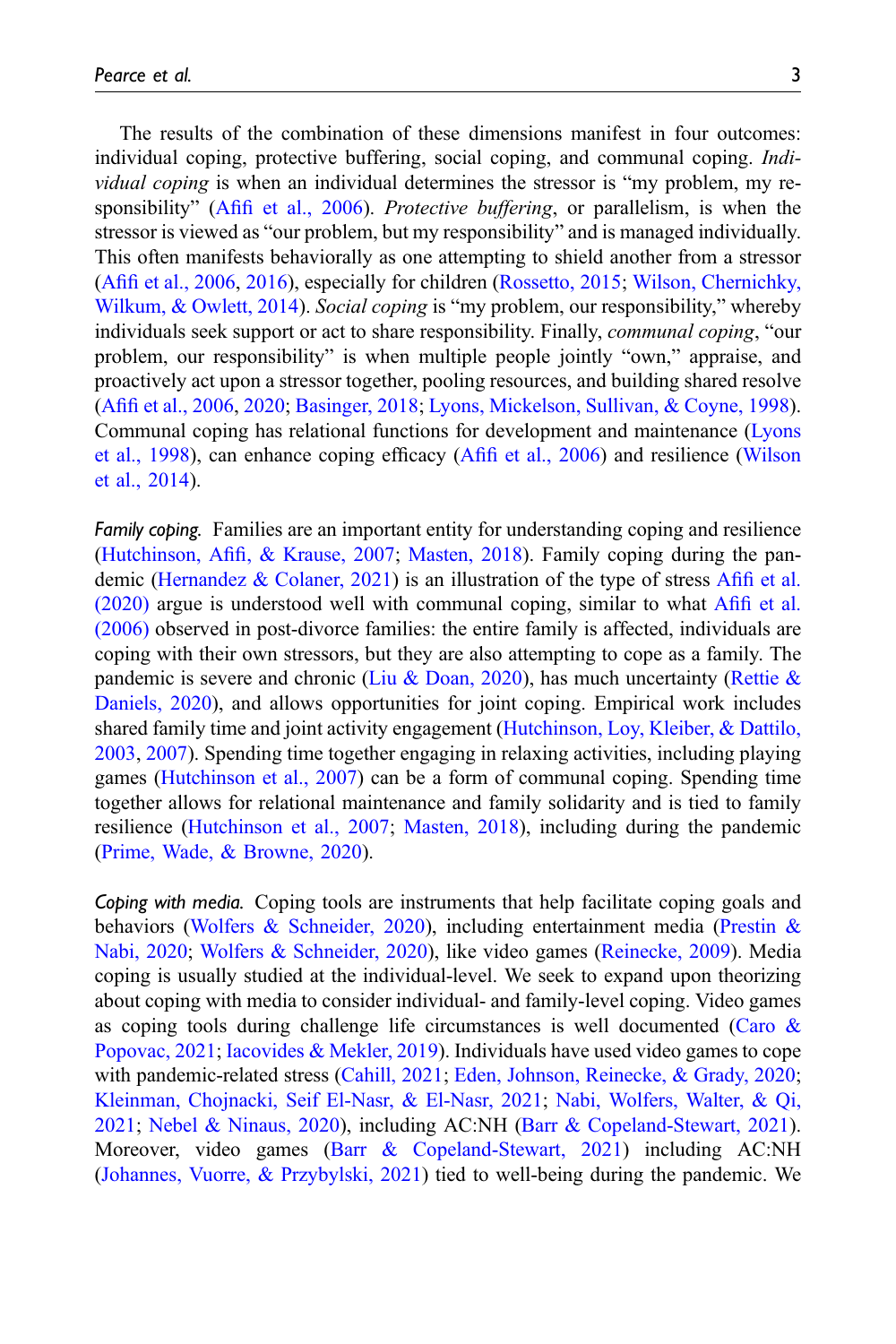expand upon theorizing about coping with media to consider both individual and family coping.

Coping with Video Games. Video games differ from other media, particularly for coping. The primary difference between coping with video games compared to other media is interactivity, "the possibility for players to manipulate the content and form of a video game and/or the possibility of a continuous information exchange between the user and the game system" ([Weber, Behr, & DeMartino, 2014](#page-20-4), p. 83). Interactivity influences the user's experience, arousal, and enjoyment ([Bowman & Tamborini,](#page-15-7) [2012\)](#page-15-7), including mood repair [\(Rieger, Frischlich, Wulf, Bente, & Kneer, 2015](#page-19-5)). Animal Crossing games are highly interactive ([Kim, 2014;](#page-18-0) [Milne-Plückebaum, 2014\)](#page-18-7). Video games demand greater attention than other forms of media ([Bowman, 2021](#page-15-8); [Weber](#page-20-4) [et al., 2014\)](#page-20-4), which increases affect, and in turn can reduce stress more than other media ([Bowman & Tamborini, 2012\)](#page-15-7). While AC:NH is not a high attention game, it does require more attention than traditional media. Finally, emotions manifest differently in video games from other media (Dormann, Whitson,  $\&$  Neuvians, 2013; Hemenover  $\&$ [Bowman, 2018\)](#page-17-8) and video games can facilitate emotional expression, linked to wellbeing (Gaetan, Bréjard,  $\&$  Bonnet, 2016). Emotional expression is an emotion-focused coping behavior that reduces distress, facilitates insight, and affects interpersonal relationships ([Kennedy-Moore & Watson, 2001\)](#page-17-10). Animal Crossing games are described as having emotion and affect by design ([Cesar, 2020;](#page-16-5) [Kalinowski, 2020](#page-17-11)).

Mechanisms of coping. With regard to coping, [Wolfers and Schneider](#page-20-3)'s (2020) review finds three perspectives used to explain the mechanisms through which video games facilitate coping: stress and coping; mood management and emotional regulation; and media addiction.

Traditional stress and coping research focuses on how video games facilitate coping through recovery of resources ([Collins & Cox, 2014;](#page-16-6) [Reinecke, 2009](#page-19-4); [Reinecke &](#page-19-6) [Rieger, 2021\)](#page-19-6), arguing more interactive media activities like games provide greater recovery experiences. Moreover, video games provide a different kind of opportunity for the mastery and control dimensions of recovery. An element of recovery particularly well supported by video games is sense of control which affords resource restoration ([Reinecke, 2009\)](#page-19-4). Control is "a person's ability to choose an action from two or more options. . . the degree to which a person can decide which activity to pursue during leisure time, as well as when and how to pursue this activity" [\(Sonnentag & Fritz, 2007,](#page-20-5) p. 206–207).

Leisure-based coping and recovery promotes relaxation is another mechanism ([Hutchinson et al., 2003](#page-17-5)). Relaxation is a behavioral effort of low activation and increased positive affect is part of emotion-focused coping ([Folkman & Moskowitz,](#page-17-2) [2004\)](#page-17-2), linked to leisure [\(Hutchinson et al., 2003](#page-17-5)). Relaxation is part of video gameenabled coping [\(Reinecke, 2009;](#page-19-4) [Whitaker & Bushman, 2012](#page-20-6)).

Relaxation is also considered by those that study video games. Mood management ([Reinecke, 2016](#page-19-7)), with media aiding mood optimization, is often linked to enhancing or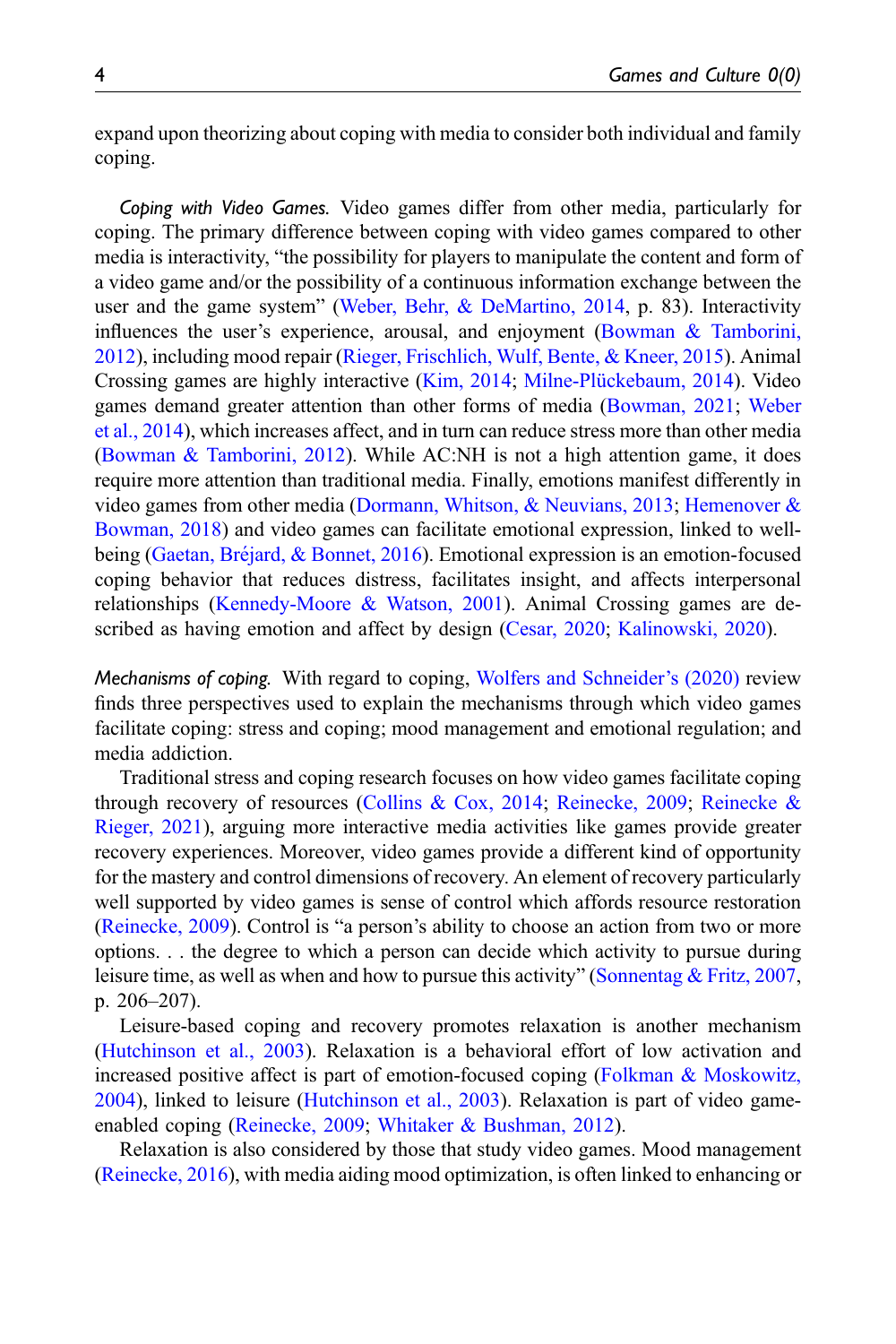repairing versus avoiding or distracting ([Bowman & Tamborini, 2015](#page-15-9); [Plante et al.,](#page-19-8) [2019;](#page-19-8) [Reinecke, 2016](#page-19-7); [Reinecke et al., 2012](#page-19-9); [Rieger et al., 2015\)](#page-19-5).

Distraction is an emotional regulation and coping behavior that involves removal from negative affect, often used in mood management [\(Reinecke, 2016](#page-19-7)). Media including video games are used for distraction [\(Caro & Popovac, 2021](#page-16-1); [Eden et al., 2020;](#page-16-3) [Reinecke et al., 2012;](#page-19-9) [Rieger et al., 2015\)](#page-19-5).

A common focus of video game mood management and coping studies is escapism, the avoidance of reality [\(Hastall, 2017;](#page-17-12) [Kosa & Uysal, 2020\)](#page-18-8) which is a mechanism for video games to allow for emotional regulation, mood management, respite, and stress coping [\(Kosa & Uysal, 2020\)](#page-18-8), including during difficult life situations [\(Iacovides &](#page-17-6) [Mekler, 2019](#page-17-6)). Escapism has been found to be tied to interpersonal ([Jones et al., 2021\)](#page-17-1), media-based [\(Eden et al., 2020\)](#page-16-3), and video game [\(Barr & Copeland-Stewart, 2021](#page-15-6)) pandemic coping. In a uses-and-gratifications study of AC:NH, the related concept of diversion was reported by participants [\(Ng, 2021](#page-18-9)).

Another video game mood management emphasis is emotional regulation, with a focus on regulation and choosing stimuli that impact mood. Emotional regulation is related to processes for differentiating, recognizing, and modulating feelings with flexibility, linked to coping ([Skinner & Zimmer-Gembeck, 2007](#page-20-7)), as well as individual and family resilience [\(Masten, 2018](#page-18-2)). Adults [\(Bowman & Tamborini, 2015](#page-15-9); [Caro &](#page-16-1) [Popovac, 2021;](#page-16-1) [Hemenover & Bowman, 2018;](#page-17-8) [Kosa & Uysal, 2020](#page-18-8); [Pallavicini,](#page-19-10) [Ferrari, & Mantovani, 2018;](#page-19-10) [Villani et al., 2018](#page-20-8)) and adolescents [\(Gaetan et al., 2016](#page-17-9)) use video games for emotional regulation.

AC:NH and coping. Multiple features of AC:NH make it a particularly good video game to facilitate coping. Animal Crossing games are described as leisurely and mundane ([Comerford, 2021](#page-16-7); [Khan, 2020;](#page-17-0) [Kim, 2014;](#page-18-0) [Straznickas, 2020;](#page-20-9) [Zhu, 2020\)](#page-20-0). Playing a game like AC:NH may be tied to some coping behaviors. From a recovery perspective, the relaxing AC:NH atmosphere may facilitate recovery as it helps to replenishing depleted resources. Compared to other games, players have much control over how they play and little pressure to achieve anything in AC:NH. The leisurely atmosphere is likely to facilitate relaxation and calm. From a mood management perspective, [Whitaker and Bushman \(2012\)](#page-20-6) studied "relaxing video games" that promote calm and positive feelings like AC:NH. The island destination may promote a sense of escape ([Kim, 2014](#page-18-0)).

Joint coping with video games. Spending time together, including leisure and playing games, is a form of communal coping ([Hutchinson et al., 2003](#page-17-5), [2007](#page-17-3)). We extend this understanding of leisure and coping to playing video games together. A relationship between family video game play and family connectedness exists ([Balmford & Davies,](#page-15-10) [2020;](#page-15-10) [Wang, Taylor, & Sun, 2018](#page-20-10)). The sociability affordance of video games is well documented, including for coping ([Collins & Cox, 2014](#page-16-6)), especially during difficult life situations ([Caro & Popovac, 2021;](#page-16-1) [Iacovides & Mekler, 2019](#page-17-6)), including the pandemic [\(Cmentowski & Krüger, 2020;](#page-16-8) [Marston & Kowert, 2020](#page-18-10); [Nebel & Ninaus,](#page-18-6)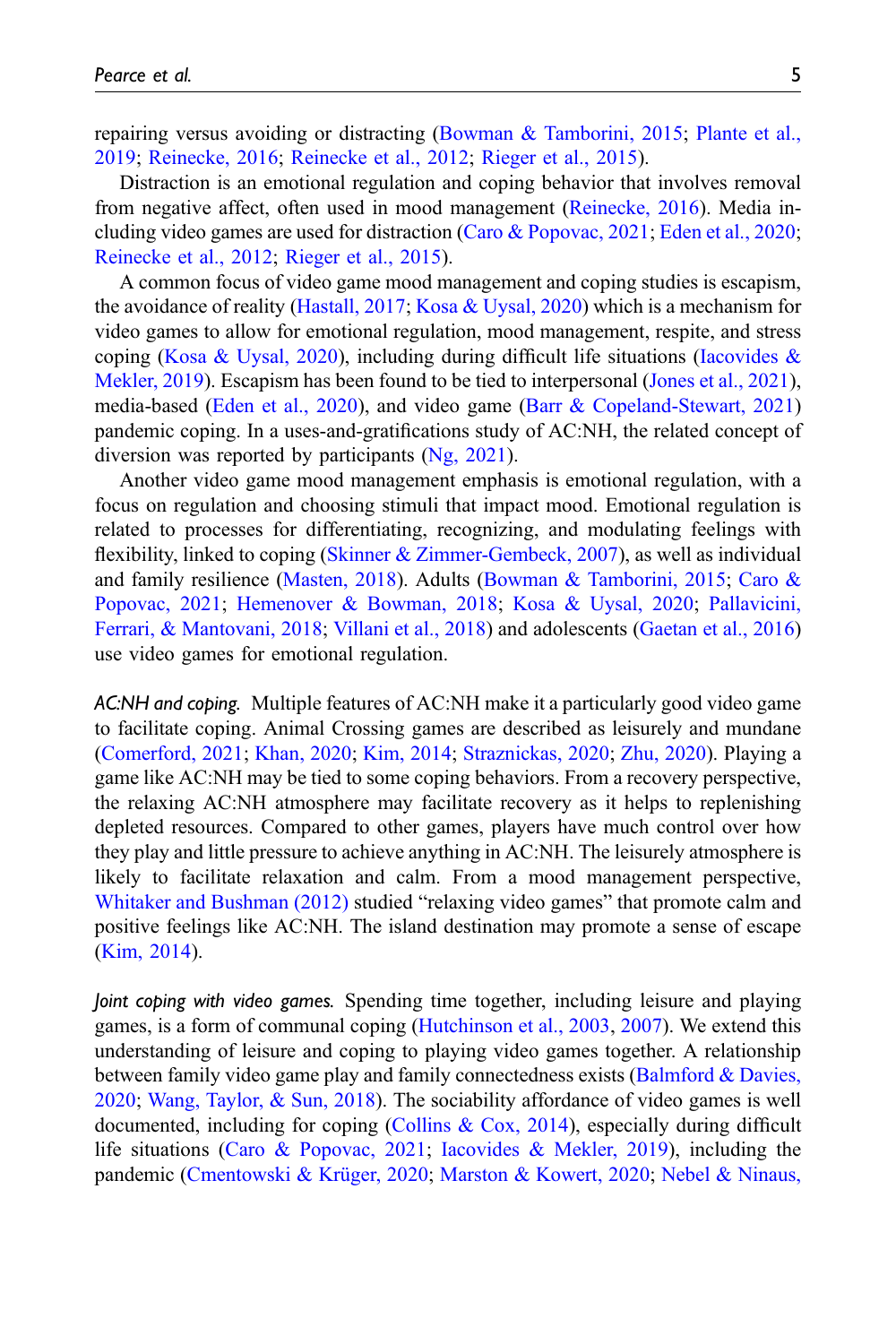[2020\)](#page-18-6), with AC:NH [\(Kleinman et al., 2021;](#page-18-4) [Ng, 2021\)](#page-18-9). One study found an association between social actions in AC:NH and decreased levels of loneliness [\(Lewis, Trojovsky,](#page-18-11) [& Jameson, 2021](#page-18-11)). During the pandemic, gamers more broadly shifted to joint playing, including with family ([Barr & Copeland-Stewart, 2021](#page-15-6)).

In AC:NH, players can engage in cooperative play in many ways both in-person and online compared to other games and previous Animal Crossing games. Players can interact together in the same physical location with multiple consoles, play together on a single console with different avatars simultaneously, or play together on a single account with the main player and spectators. Players can engage in online multi-player activities like visiting other people's islands and working together on tasks.

Less research on video games for problem-based coping exists, individual or joint. Problem-focused coping seeks to change or eliminate the stressor ([Folkman &](#page-17-2) [Moskowitz, 2004\)](#page-17-2), including through leisure [\(Hutchinson et al., 2003\)](#page-17-5). Video games were more likely to be used for emotion-focused than problem-focused coping ([Reinecke, 2009\)](#page-19-4). [Eden et al. \(2020\)](#page-16-3) note emotion-focused coping is salient for the pandemic, as problem-focused coping may be challenging due to the pandemic's scope; although [Nabi et al. \(2021\)](#page-18-5) consider both coping types.

Family pandemic stressors include isolation, fear, routine changes, managing children, working from home, and job loss ([Calarco et al., 2020](#page-16-0); [Verger et al., 2021\)](#page-20-1), leading to increased anxiety and depression (S. M. [Brown, Doom, Lechuga-Peña,](#page-16-9) [Watamura, & Koppels, 2020\)](#page-16-9). Parents worry about protecting children from pandemic health issues and stress ([Avery & Park, 2021\)](#page-15-11) and parental pandemic stress negatively affects children [\(Brock & Laifer, 2020;](#page-15-0) [Liu & Doan, 2020](#page-18-3)). Parental pandemic coping can impact children's coping ([Mikocka-Walus, Stokes, Evans, Olive, & Westrupp,](#page-18-12) [2020\)](#page-18-12).

Families individually and communally cope with their pandemic stress with the video game AC:NH. Our research extends and examines the intersection of individuals and families coping with stress through gaming. In this paper, we aim to answer the following research question: How do families individually and jointly cope with pandemic-related stressors within the AC:NH video game?

# **Methods**

We interviewed 27 families, including 33 parents and 37 children from across the USA between August and October 2020 via Zoom. All study materials and procedures were approved by the University of Washington Human Subjects Division. We used AC:NH social media groups to recruit families with school-aged children playing AC:NH. In addition, we posted recruitment messages on social media. More details on the recruitment and screening process are available from the authors. Participant demographics are available on the project OSF page <https://osf.io/678yh/>.

Interviews averaged 90 minutes and began with parents and children being interviewed together, then children, concluding with parents interviewed without children present. Interview teams included two of the seven team members, with one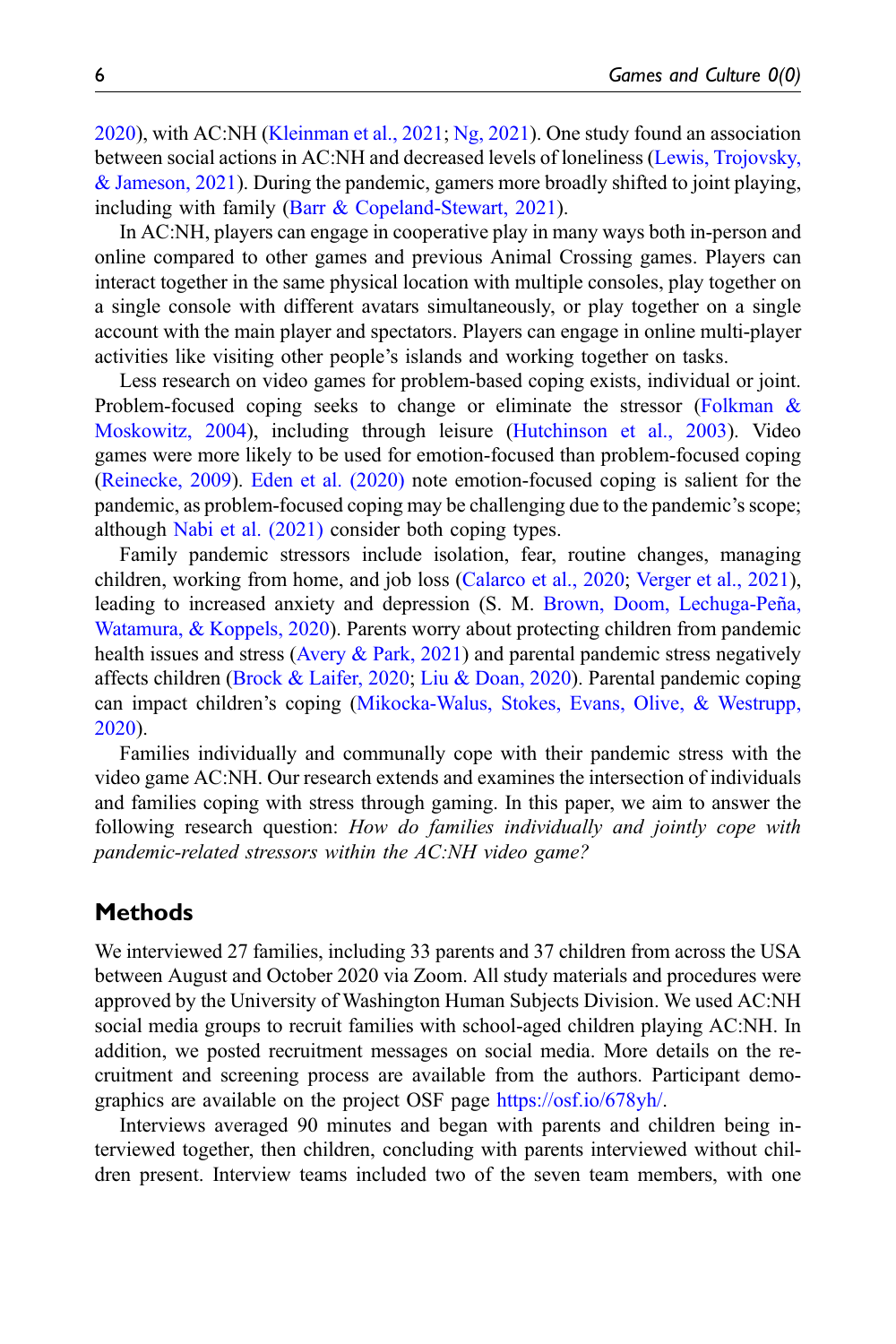member as lead interviewer and the second member notetaking. Families were compensated with a gift card for \$40 USD.

# Analysis

We analyzed transcripts of interviews with thematic analysis to give descriptions to observed phenomena ([Boyatzis, 1998\)](#page-15-12). Our team developed a framework based on [Rentscher](#page-19-11)'s (2019) assessment of methods used for assessing communal coping, looking at pronoun use in participants' descriptions, as well as [Basinger \(2018\)](#page-15-4) for coding for communal coping appraisal suggests emotions like worry can indicate how people appraise ownership and language demonstrating collective ownership. For coping behaviors, we drew from media and coping literature, especially for emotionfocused coping. For problem-based coping, the codes were more emergent and tied to pandemic-specific stressors and problems. We followed a consensus model with multiple coders and discussed any discrepancy between their coded results, aiming to reach a consensus. Family names were given by the researchers, representing game characters. Participants are mentioned with their chosen pseudonyms.

# **Results**

Results are organized by emotion-focused and problem-focused coping behaviors whereby AC:NH is used as a coping tool, and then discuss how behavior manifests at different levels of coping. Pronouns indicating coping level are bolded in the text.

# Emotion-Focused Coping

We present participant discussions of emotion-focused coping, as well as mental health stressors tied to the pandemic, their evaluation of the stressors' ownership and responsibility, as well as coping behaviors with AC:NH. We consider specific types of emotion-focused coping. Pandemic-related stressors that elicited emotion-focused coping were often described as mental health concerns. Many parents expressed worry about both their own and their children's mental health and emotional state throughout the interviews.

Escapist-Avoidant Coping. Participants mentioned escapism with AC:NH. Many parents both appraised their emotional state as their problem and took ownership of it, citing escape as a coping behavior. Mom Lyla explained, "work was so stressful I was in tears almost every day, transitioning online, and helping my kid transition, and dealing with my husband and I seeing each other 24 hours a day—we're not used to that—I am kind of emotionally and mentally not in a good place." Lyla played AC:NH after her child was in bed to "escape from reality." Mom Meesh said, "There's something really therapeutic about having your own private island that you can escape to when you can't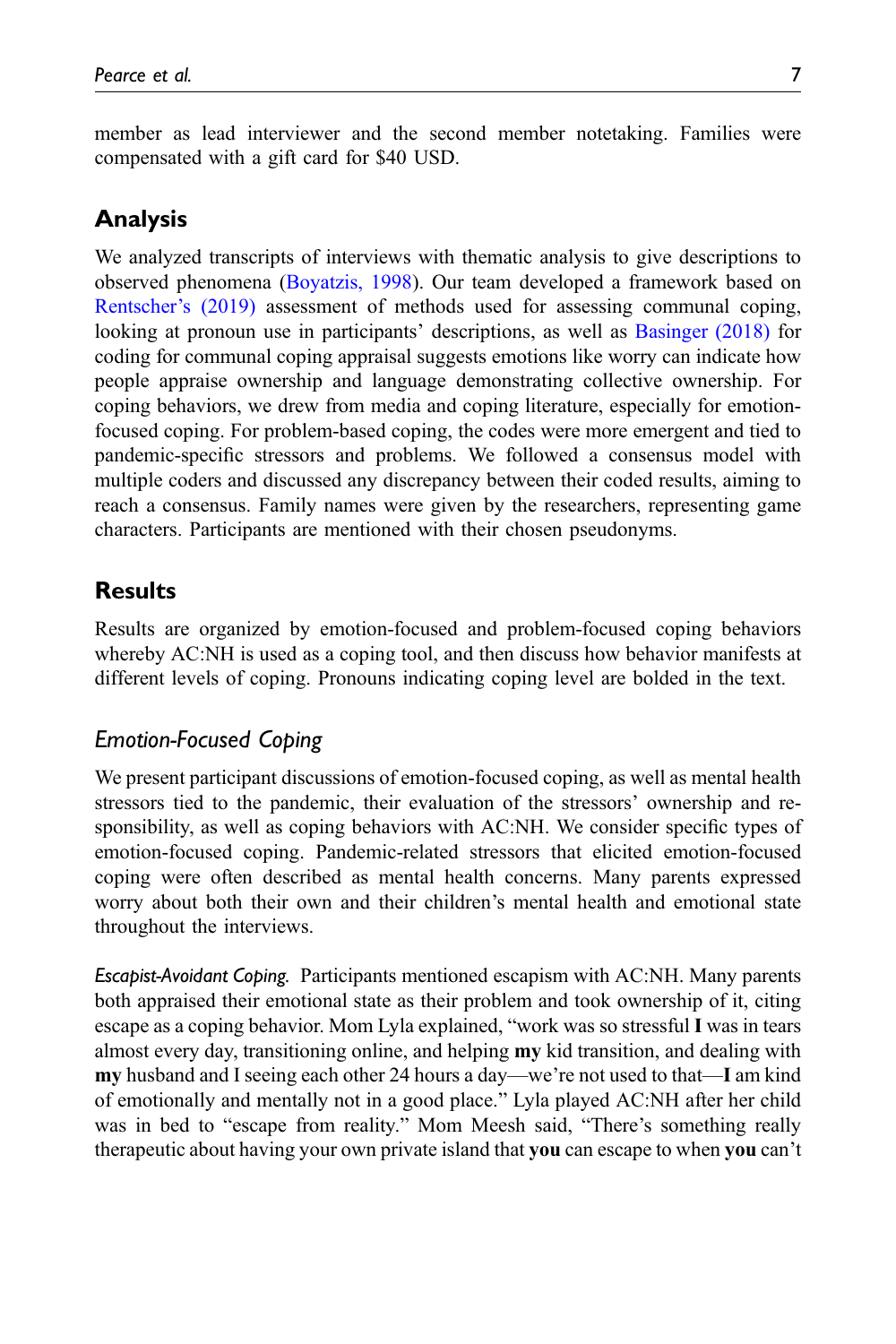go anywhere so I think it helps in the mental health aspect of what we're [society] going through now."

No children discussed escapism and parents did not mention facilitating escape for children. No participants talked about joint escapism.

Distraction. Distraction as an *individual* adult coping behavior has been seen elsewhere ([Rossetto, 2015\)](#page-19-0). AC:NH as an individual distraction was a frequent adult refrain in interviews. Mom Ashley said, "It's a nice diversion, for when I play … I'm not thinking about politics or the economy or my job or any of social or public health issues or anything like that. It's been a nice diversion so I can zone out and not have doom and gloom in my life… To have this nice little flicker of hope and it's a nice peaceful idyllic world, unlike the current world." No children discussed AC:NH as a distraction.

Parents often help children cope through distraction ([Prinstein, La Greca, Vernberg,](#page-19-12) [& Silverman, 1996;](#page-19-12) [Rossetto, 2015\)](#page-19-0). AC:NH was used by parents to distract children through protective buffering. Mom Janae described a time when Hazel, 7, wanted to play with unmasked neighbors, against their family's policy. Hazel was "upset" and "frustrated" and Janae distracted her by offering AC:NH as an alternative. Janae explained for Hazel, AC:NH "would help get her mind off of that fact that she hasn't played with friends in a long time."

Parents and children using distraction as a communal coping behavior is common ([Hutchinson et al., 2007;](#page-17-3) [Rossetto, 2015](#page-19-0)), as families described AC:NH to jointly be distracted from pandemic stress. Families shared how AC:NH was a useful activity to center family time and distract from stress. Parent Jesse said, "With everything going on, they [children] needed something they could do together," then self-corrected, "actually, that we [entire family] could do together." Mom Flora said, "I've long believed that video games can be good for kids as well as adults, and especially during a pandemic... it's something that we [including her children] can do to keep us from depression."

Mood management, emotional regulation, and self-control. The participants discussed mood management frequently. Relaxation was the most mentioned mood management and emotional regulation feature of AC:NH. Nearly all adults described AC:NH as relaxing, peaceful, calming, or soothing for themselves or children.

Adult individual coping with pandemic-related stress via emotional regulation through relaxation in AC:NH was commonly mentioned: "[AC:NH] just looked so fun and relaxing and as soon as I started playing it, I just felt so relieved of the stress of all of the stuff going on with the pandemic," Mom Flora said. Many parents both appraised their need to relax as their problem and took ownership of it. Mom Marie appraising her pandemic stress as her own: "I was way stressed out during the whole pandemic and severely I feel like I definitely was depressed and I know I struggled a lot it was just not a happy few months here." She used AC:NH for relaxation, describing it as "stressfree." She followed, "I would totally claim Animal Crossing as a coping mechanism for me because I was way stressed out during the whole pandemic and I feel like I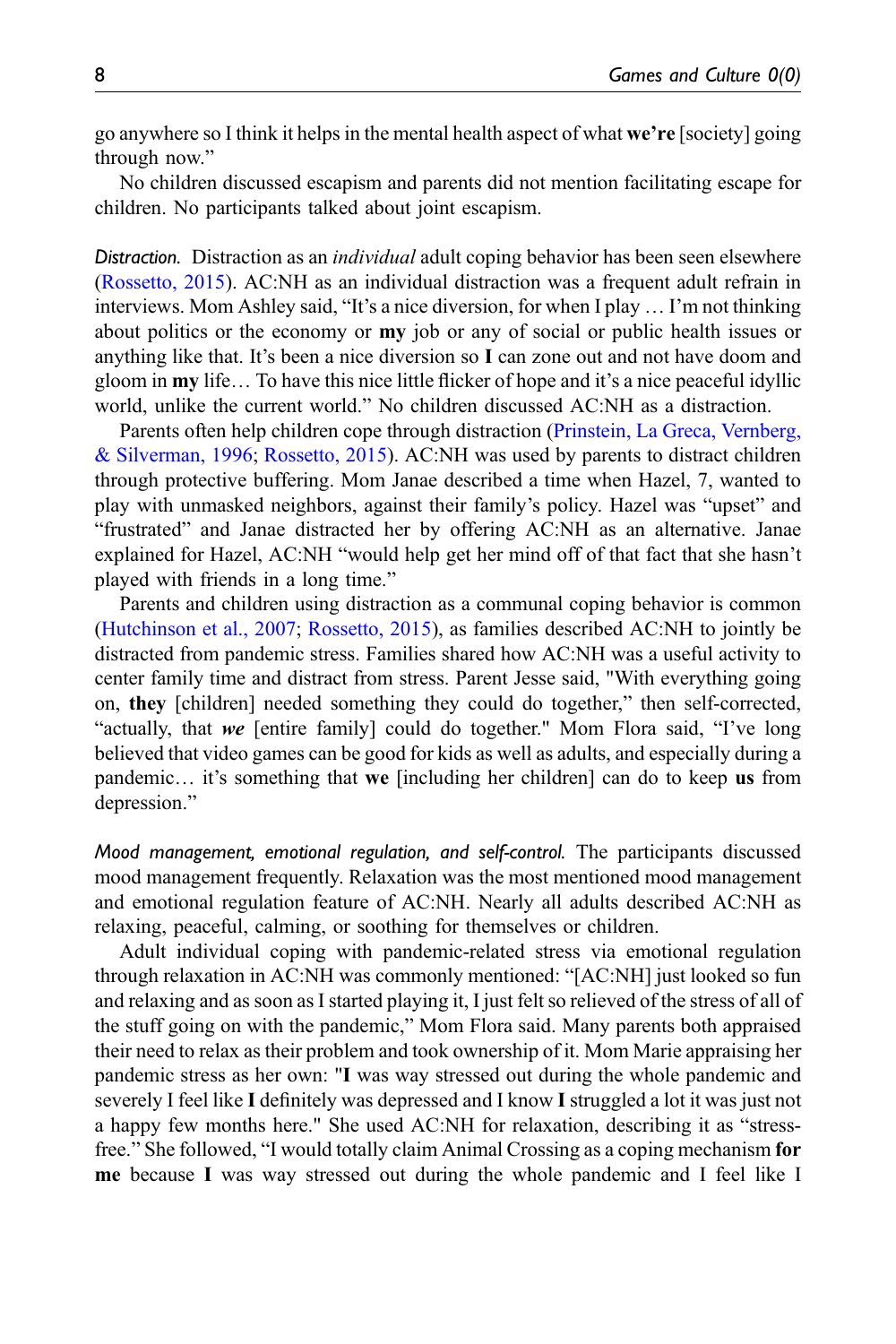definitely was depressed and I know I struggled a lot. It was not a happy few months here." For Marie, AC:NH was a relaxation coping tool, saying after, "finally I get the kids in bed, I could just play the game for an hour—that was my relaxation."

Some children used the device to regulate without parental facilitation. Dad Luke described AC:NH as 11-year-old Riley's "go-to comfort" item. Thirteen-year-old Darlene said she likes AC:NH because "it's generally laid back and very, like, easy like you don't have to stress. . . it's just enjoyable, like very relaxing."

Calmness. Related to relaxation is using media as a tool to calm down, another form of emotional regulation. Some adults used AC:NH as a way to calm themselves. Mom Zelda is a military spouse who had to quit her job due to the pandemic. She explained she was experiencing emotional challenges and stress, "There's been a tremendous amount of anxiety… a tremendous amount of worry…what am I gonna do about money, what are **we** gonna do about the kids in school, what are **we** gonna do with so many areas of life right now?" Zelda followed saying, "This game has been. . . my soothing. . . it's been my. . . you know how people read books and crochet and do that sort of stuff? It's been like that for me. . . it's been my source of comfort."

For children, emotional regulation was not tied to relaxation, but to calmness. This is unsurprising, as calmness is common behavior in adolescent emotional regulation ([Carthy, Horesh, Apter, & Gross, 2010](#page-16-10)). Parents are often co-regulators of emotions for children, lacking the developmental capacity to self-regulate ([Masten, 2018\)](#page-18-2). This protective buffering occurred when parents used AC:NH to facilitate calmness to help children emotionally regulate. [Drouin, McDaniel, Pater, and Toscos \(2020\)](#page-16-11) found parents used "screens" to calm children during the pandemic.

No participants discussed using AC:NH as a coping tool for communal emotional regulation.

Emotional expression. Parents and children discussed ways AC:NH allowed them to express emotions, nearly always a communal coping behavior. Some emotional expression behaviors in AC:NH were tied to loss. Some participants had family die from COVID-19, and built memorials or hosted funerals within AC:NH. One family had their business close, and another experienced a job loss. In both cases, the families re-created the physical business within AC:NH. Mom Star had lost her long-time job in a movie theater. She grieved "I personally cried for 3 days" but, as communal coping, Ellie "took it really hard, because she's eight and I've worked there for nine-and-a-half years, so she grew up there. She knew everything. So, I think that playing has definitely helped lessen that pain a bit. It's been therapeutic. It's helped with the challenges of everything that has happened." And within this, they communally coped. "We [mom and daughter] had to deal with that loss and through that loss, I actually turned my basement [in AC:NH] into a movie theater. . . it really kind of worked its way into the game." They visited the virtual theater often.

Spending Time Together. Spending time together was an emotion-focused coping behavior where communal coping manifested for participants. Spending time together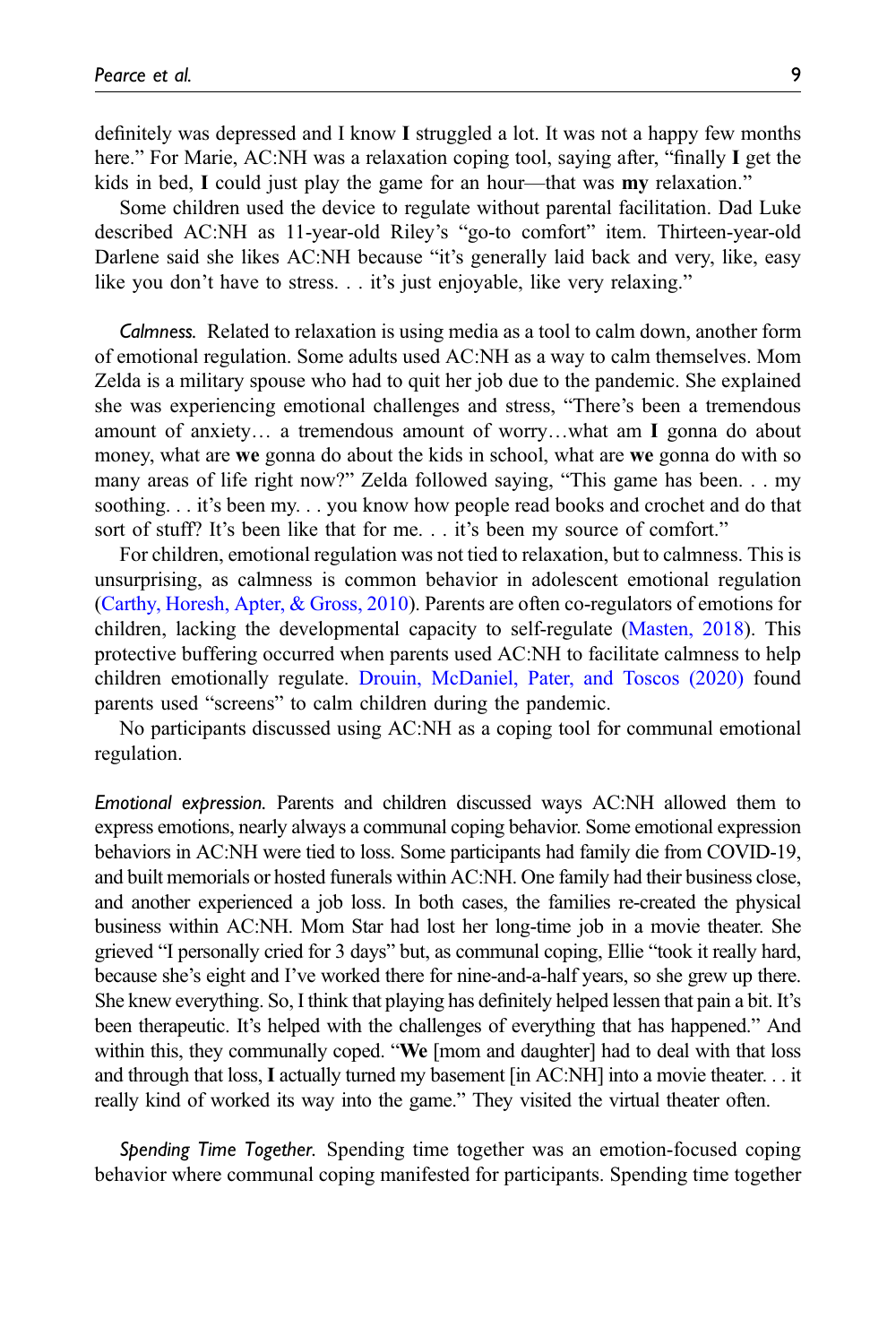is not an individual coping behavior and was discussed as communal coping where the entire family discussed the importance for coping. Families co-owned and shared responsibility for the need to spend time together during the pandemic. Families said they both needed a way to connect with each other and to pass the time and acknowledged it was everyone's responsibility. Nine-year-old Ella explained in AC:NH "we do these things and these events *together*." When asked about their favorite AC: NH memory, parents and children shared examples of playing AC:NH together like hide-and-seek, dance routines, and fashion shows.

Participants elaborated on the effect of playing AC:NH on their relationships. Mom Marie explained, "I think it's fun because it's something that where we've all connected and been able to do together and something different than what we would normally do." Mom Flora echoed this, saying that playing together in AC:NH "bonded" her and Isabel, 9. Later she elaborated, "I'm actually really grateful for this game because it's brought us together in a way that is outside of the stress of this pandemic." Mom Meesh said that AC:NH "really brought us together during a really hard time." Children also reflected on togetherness.

Some parents of older children said coming together to play AC:NH was unusual. Mom Meesh described that "now they [Danny, 11 and Rose, 12] come down and they want to play with us, they want to spend time with us and I can't remember the last time, aside from holidays, where our living room was really used by the entire family." She later mentioned due to AC:NH, "nobody was hiding in their rooms and doing their own thing anymore. It was something that we all wanted to sit in the living room and do together."

### Problem-Focused Coping

[Reinecke \(2009\)](#page-19-4) found video games were more likely to be used for emotion-focused than problem-focused coping. In our study, there were explicit problems with the pandemic individuals and families had to cope with: keeping busy or being occupied; lack of routines; and limited social interaction. Participants were concerned with more tangible aspects of these problems and how AC:NH helped them cope. These were emergent codes.

Occupation. Being occupied, passing time, and having something to do were frequently noted pandemic problems of families, especially for working parents. In other studies, AC:NH is described as relieving boredom during the pandemic ([Seller, 2021](#page-20-11)).

For individual coping, some adults felt AC:NH gave them something to do for themselves. Mom Mae explained, "it just kind of gave me something to do." Mom Nicole said AC:NH was "a really good way to busy myself through all of this."

Keeping children occupied was a protective buffering coping behavior. This pandemic stressor has been well-documented ([Calarco et al., 2020](#page-16-0)). Parents frequently talked about how AC:NH aided them. Many parents indicated self-appraisal of their ownership of the stressor. Dad Steve explained, "I think because of the quarantine, and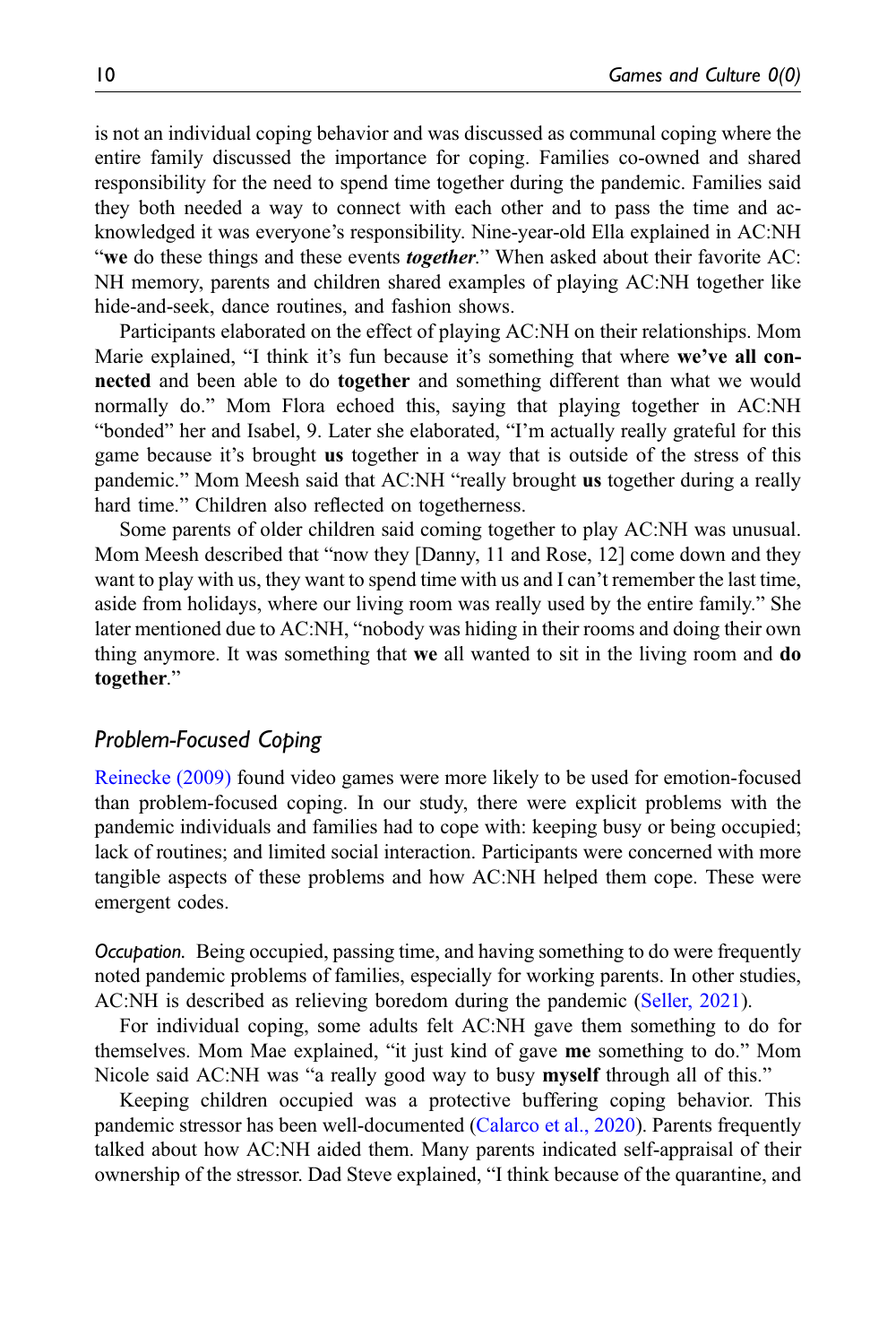we're all cooped up, we're [he and spouse] trying to entertain him [Jake, 10] and keep him busy." He said he was grateful for AC:NH because both he and his wife had to work from home and said Jake's AC:NH playing has "been almost out of necessity and something that's really helped our family function." Mom Gemma would say to Leah, 7, "we [parents] need you to go away for an hour, here's the Switch." Mom Ashley had to bring 8-year-old Beatrice with her to the office daily and gave Beatrice AC:NH to play so she was "occupied so I could do my job." Other researchers have found parents using screens to occupy children during the pandemic [\(Calarco et al., 2020](#page-16-0); [Drouin](#page-16-11) [et al., 2020](#page-16-11)).

While parents acknowledged it was primarily their problem they had to work, they noted the children themselves wanted something to do, a finding echoed by others ([Bengtsson, Bom, & Fynbo, 2021\)](#page-15-13), thus the problem was appraised as co-owned. In some families AC:NH giving them something to do was both assessed as a jointproblem and joint-solution. Mom Mae said AC:NH, "just helped us alleviate a lot of boredom."

#### Routines

Having a routine is a coping behavior ([Hutchinson et al., 2007](#page-17-3)), even through leisure ([Hutchinson et al., 2003\)](#page-17-5), tied to both individual and family resilience ([Masten, 2018\)](#page-18-2), especially after a crisis ([Masten, 2018;](#page-18-2) [Prinstein et al., 1996\)](#page-19-12), like the pandemic [\(Jones](#page-17-1) [et al., 2021](#page-17-1)). Family video game playing can provide routine [\(Gee, Siyahhan, & Cirell,](#page-17-13) [2017\)](#page-17-13). Playing AC:NH provided adults with a routine for pandemic coping ([Barr &](#page-15-6) [Copeland-Stewart, 2021;](#page-15-6) [Comerford, 2021;](#page-16-7) [Kleinman et al., 2021\)](#page-18-4).

Individual coping with routines was noted by parents, who took ownership and responsibility. Mom Janae described her daily tasks as "ritualistic" within her family's larger daily routine. Dad Steve said he "gravitated" toward the "predictability" of his daily tasks, saying they "add a little bit of routine to your quarantine life." Mom Flora described her AC:NH tasks as a "daily part of a routine that just helped soothe anxiety." Many of the parents were explicit about how this was something for *them*, not their children.

Protective buffering occurred in the study when parents facilitated children having a sense of routine, similar to what [Rossetto \(2015\)](#page-19-0) found. AC:NH helped parents encourage routine for their children by providing a rhythm and consistency to the day. Dad Steve created a daily family schedule with blocks of AC:NH time.

[Hutchinson et al. \(2007\)](#page-17-3) found maintaining a routine is a communal coping behavior. The need for a routine was assessed as a jointly owned stressor with joint responsibility. The Wendy family used AC:NH's daily, weekly, and monthly calendar to structure family routines. Families looked forward to weekly events. Mom Beth noted the weekly fireworks show became a family ritual "that was really fun because we could all do the online play together as a family and just interact through a game but still being together in the same room."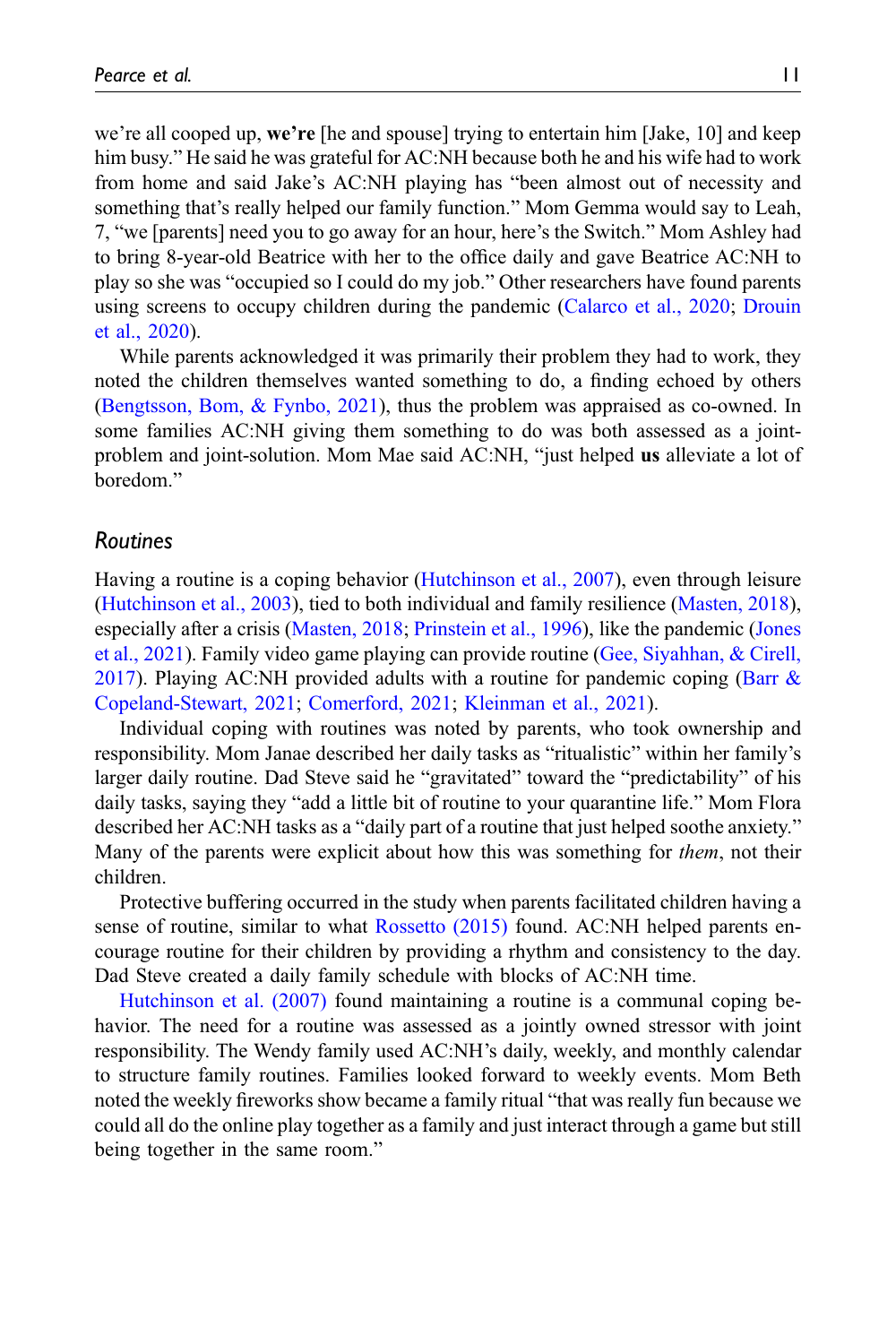### Social Interaction

The lack of social interaction during the pandemic was evaluated as a problem by adults and children. Adults were concerned about themselves and their children, as others found ([Brock & Laifer, 2020](#page-15-0)). Adults (G. [Brown & Green](#page-16-12)field, 2021; [Jones et al., 2021;](#page-17-1) [Mikocka-Walus et al., 2020](#page-18-12)) and children ([Cauberghe, Van Wesenbeeck, De Jans,](#page-16-13) [Hudders, & Ponnet, 2021](#page-16-13); [Drouin et al., 2020](#page-16-11)) used technology to foster social connection during the pandemic. Families had a myriad of choices of technology to have connections with others, but AC:NH provided them with a more interactive space for socializing.

Individual coping with AC:NH was common for parents to have their own social connections. Mom Star said, "With quarantine, it's [AC:NH] been a really great way for people to not feel secluded." Mom Michelle described how AC:NH allowed for safety: "I could go visit other people's island and it felt you were part of something and being safe and socially distant at the same time." Mom Flora said, "I have friends that play it and so Iregularly have meetings with them where we visit each other's island and we're freaking out [about the pandemic] so it's been replacing the social needs that I have because I'm kind of hanging out with people."

Mom Marie described it as great because it was for **me**, a way for **me** to connect with other people. I'm a stay-at-home mom so my only time that I would really deal with people was going to the grocery store or going to my gym or going to school as a volunteer and then that was all gone. So this [AC:NH] was my biggest outlet for being able to communicate with other people.

Some parents found new social interactions on AC:NH social media groups. Mom Lyla was surprised: "I'm not usually that social with people I don't know and it's not like me to join all of these Facebook groups. Maybe that has something to do with the pandemic."

Occasionally older children facilitated their own social connections via AC:NH. Fifteen-year-old Robert discussed playing AC:NH with his real-life friends: "Hanging out with **my** friends is something that's keeping **me** from going insane in quarantine, so I'm going to take that opportunity to play with my friends." Adolescents often use social media to cope with pandemic loneliness and anxiety ([Bengtsson et al., 2021;](#page-15-13) [Cauberghe et al., 2021\)](#page-16-13).

Another way individuals coped with the lack of social connection with AC:NH was through interacting with the AI villagers. Children spoke at length about their favorite villagers, demonstrating parasocial relationships. Evie, 10, "loves them all so much." Violet, 14, was concerned about causing pain to notorious entomophobe villager Blathers: "I never have him talk about the bugs because I know he hates bugs."

Parents too formed parasocial relationships with the villagers. Mom Michelle said, "It was exciting to talk with 'people,' which sounds weird, talking with computer characters, but I could have a discussion [with the AI]." Dad Kevin said AC:NH gave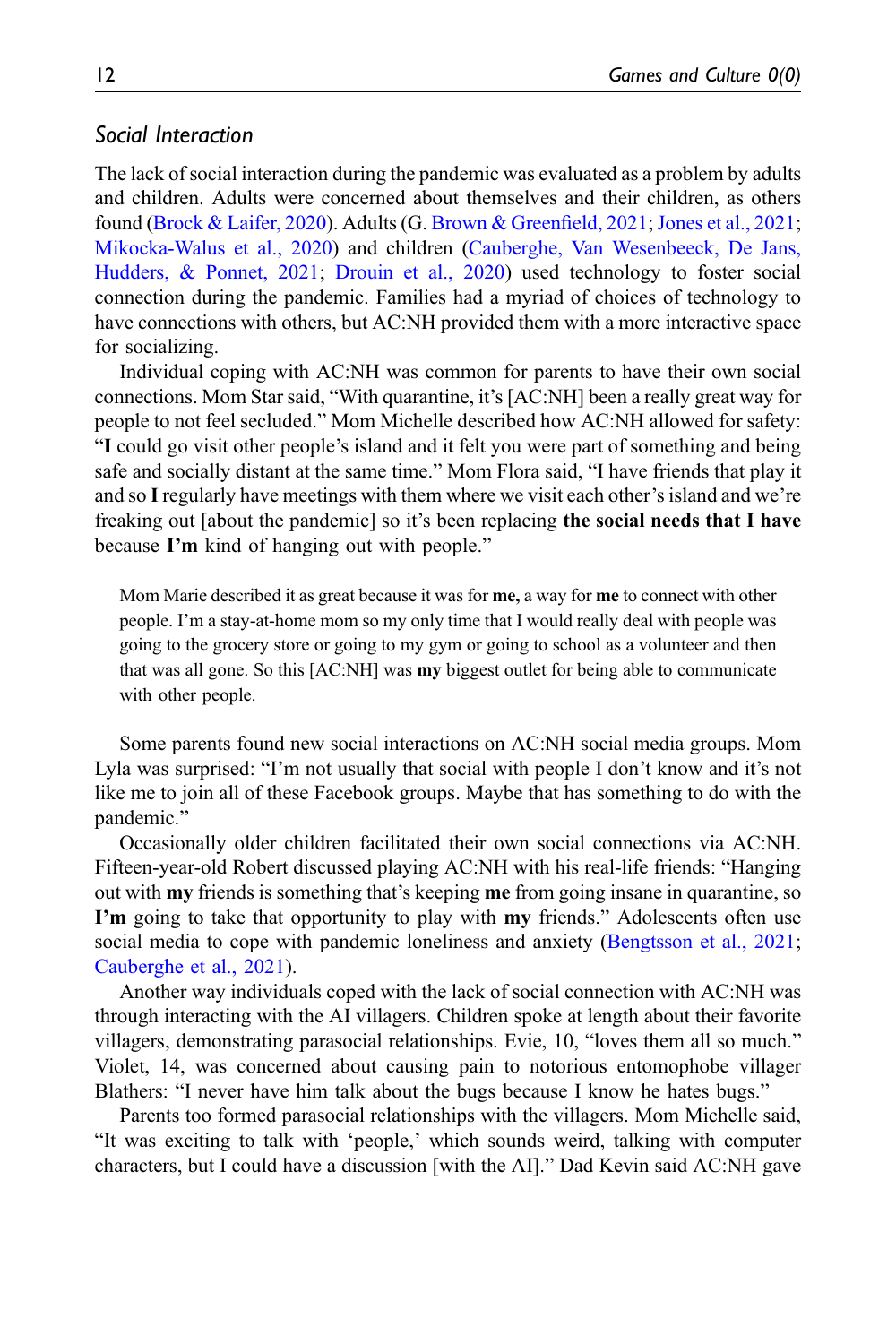him "an ability to connect even if you were only connecting with AI animals that, that brought a little bit of joy."

Protective buffering was also commonly found. Parents were concerned about their children's lack of social interaction and used AC:NH to facilitate connections for children. Although the children's lack of social interaction was *technically* the children's problem, parents felt responsible for facilitating their children's connection.

Some parents did less direct facilitation and merely encouraged, especially with older children who could have greater ownership over such coping behaviors. This was the case with Riley, 11, in which Dad Luke explained AC:NH was, "very good specifically in breaking social isolation. Above anything else she has maintained friendships and created new friendships using this platform."

But other parents took greater responsibility for the facilitation of their children's social connections via AC:NH. From our participants, children played with relatives, "real-life" friends, and sometimes new friends.

Some parents described facilitating their children's meeting with friends within the AC:NH game like a "playdate." Mom Flora said for Isabel, 9, having AC:NH playdates with existing friends was "precious to us now because it's so hard to interact because she doesn't go to school."

Communal coping was also found. Participants used AC:NH to facilitate family social engagements with extended family or friends. Cameron, 9, and Olivia, 4, played with relatives, with prompting. Their mom Beth explained her mother-in-law feels AC: NH is "a way to reach the kids even though we can't be together all of the time, we can be together in the game."

# Conclusion and Discussion

In this study, we found families use of AC:NH as a coping tool was reflected in many behaviors at many levels. Emotion-focused coping behaviors included escapism/ avoidance, distraction, mood management and emotional regulation with relaxation and calmness, emotional expression, and spending time together. Escapism, distraction, and mood management were consistently an individual coping behavior. Parents exclusively used AC:NH as an escape; no evidence suggests protective buffering, social coping, or communal coping. No children discussed AC:NH as a tool for escape. Distraction was both an individual coping behavior with AC:NH and used in protective buffering, with parents distracting children with AC:NH to help them cope. There was also communal distraction coping. No children discussed using AC:NH as a distraction themselves. Mood management and emotional regulation included both relaxation and calmness, using AC:NH as an individual coping behavior. Some older children described using AC:NH to relax. No evidence of parents using the game to facilitate protective buffering through relaxation existed; however, calmness was mentioned. There was no social or communal coping tied to mood management and emotional regulation. This is not surprising, as it may be difficult to engage in these jointly. Emotional expression through AC:NH was usually discussed as a communal coping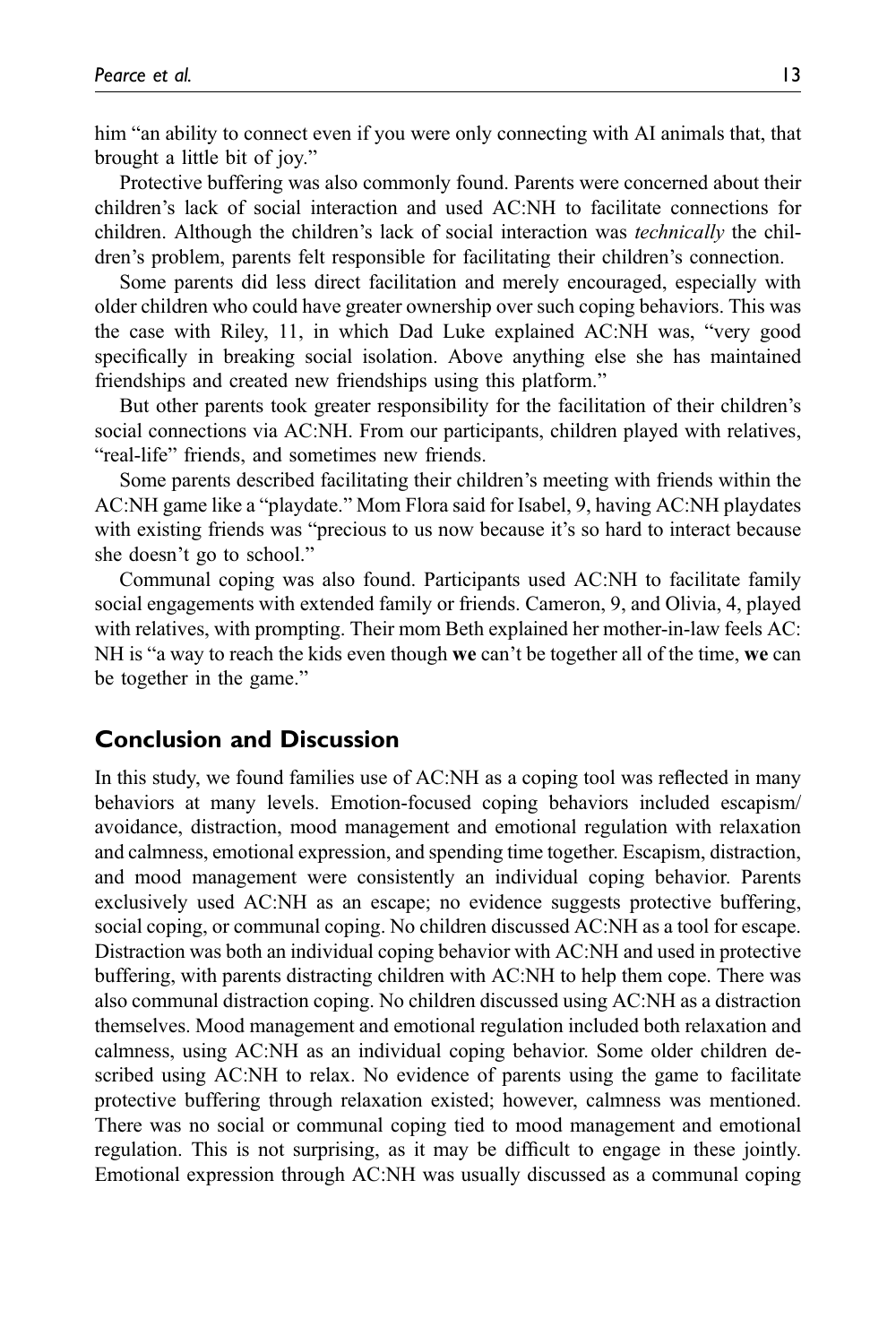behavior. Finally, spending time together, always a communal coping behavior, was a frequent way families used AC:NH as a coping tool.

Problem-focused coping is less often explored with media and video games. However, we found evidence of AC:NH facilitating coping behaviors tied to problems. All problem-focused coping behaviors were found as individual, protective buffering, and communal coping, although not social coping. Adults used AC:NH to occupy themselves as well as facilitating children being occupied, as protective buffering. Families communally used AC:NH to cope with boredom. Routines in AC:NH were individual, protective buffering, and communal. No children talked about in-game routines as a coping behavior, only adults. Finally, the AC:NH facilitated much-desired social connections for all. Adults and some older children facilitated their own connections, parents facilitated connections for children, and families communally coped with the lack of interaction by using AC:NH to interact as a family with others. This contributes to work on video games and coping by demonstrating coping is not always an individual act.

We contribute to work on family coping by providing media as a coping tool. While research exists on leisure and communal coping, video games are an important part of  $21<sup>st</sup>$  century leisure. The work on families and video games is theoretically rich. Thus, such a pairing is logical and needed. AC:NH's design uniquely positions it to be used as a coping tool communally because of the ways it can be played jointly.

This study provides a context for protective buffering. In our interviews, especially with parents alone, ample examples of protective buffering occurred. This aligns with work demonstrating concerns about parental pandemic stress being "contagious" to children [\(Liu & Doan, 2020](#page-18-3)). Parents understood children co-owned the problem but felt compelled to take greater responsibility for it. Mom Amy expressed she felt her helping "the kids go through this" was a higher priority than her own coping. "I feel like they're suffering more than I am and they are more important." Under circumstances where parental concern for children supersedes concern for themselves, it is unsurprising protective buffering emerges. Evidence exists of parents protectively buffering in other crises (Afifi, Afifi[, Merrill, & Nimah, 2016](#page-15-5)). The pandemic does allow for examination of this among a broader population. We note other work looking at parent–child pandemic relations. While not using a coping framework, work from [Avery and Park \(2021\)](#page-15-11) looks at how parents engage in what they call *protective efficacy*, "the perceived ability to complete a task to keep a dependent other safe during a crisis situation" (p. 82).

Finally, the pandemic context is unique, but not isolated. While certainly pandemic studies will proliferate over the coming years, this study can be viewed as an extreme situation whereby individuals and families experienced stress and had to cope. Looking at media coping for families will continue to be important theoretically and pragmatically.

#### Limitations

First, at the time of data collection, the pandemic was ongoing. Although this afforded an opportunity to interview families actively coping, later studies will allow reflection on pandemic coping. Another limitation is we did not ask children directly about coping. This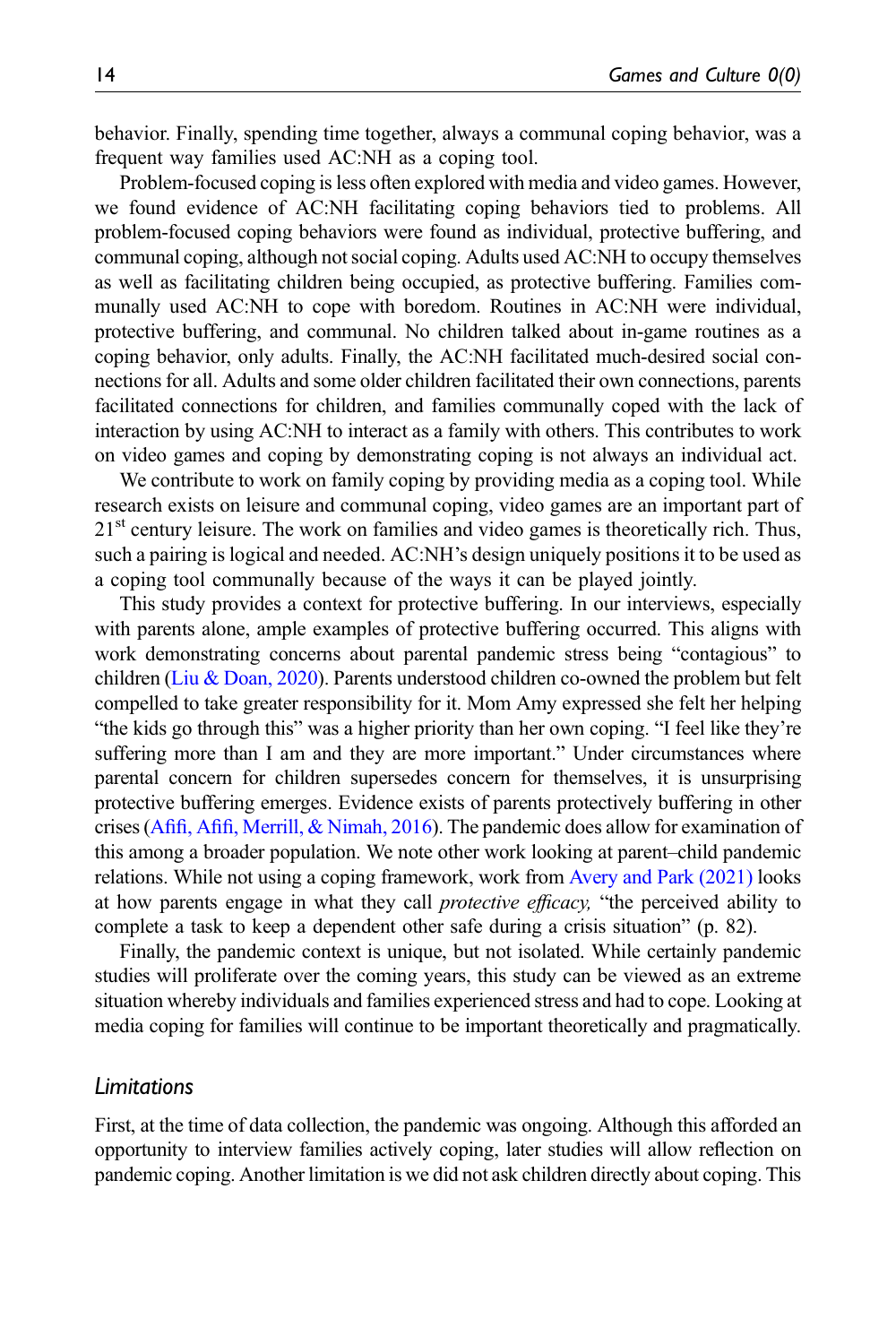was an ethical consideration by the research team. We were concerned about the ongoing nature of the pandemic and our inability to provide sufficient trauma-informed debriefing follow-ups, it would be inappropriate. However, post-pandemic, we encourage researchers to work with scholars with expertise in children and trauma to consider the role games like AC:NH played in children's pandemic coping. There is value in viewing families playing together, similar to [Balmford and Davies \(2020\),](#page-15-10) but during the pandemic this was difficult. Future research should consider observation to triangulate findings. Moreover, we recruited families from AC:NH social media groups, which indicates they were more involved with AC:NH than other families may be. Thus, these findings may not extend to more casual players. We were unable to access families that had constraints related to pandemic stress and were not available to be interviewed. Finally, problemfocused coping strategies were emergent and led to questions such as why people opted to cope with AC:NH versus other media or avenues. Future research should consider why did families have social interactions in AC:NH versus other platforms.

# Conclusion

The COVID-19 pandemic was stressful for everyone, and it was particularly stressful for parents. Children too experienced stress and needed ways to cope. We provide evidence for video games as coping tools, but with the novel consideration of communally coping with video games.

# Declaration of Conflicting Interests

The author(s) declared no potential conflicts of interest with respect to the research, authorship, and/or publication of this article.

# Funding

The author(s) received no financial support for the research, authorship, and/or publication of this article.

# ORCID iDs

Katy E. Pearce **ID** <https://orcid.org/0000-0002-3837-5305> Jason C. Yip **b** <https://orcid.org/0000-0001-9980-0670> Jin Ha Lee **b** <https://orcid.org/0000-0002-9007-514X> Jesse J. Martinez **b** <https://orcid.org/0000-0003-2008-4136> Travis W. Windleharth **b** <https://orcid.org/0000-0002-7403-0187> Arpita Bhattacharya **b** <https://orcid.org/0000-0001-8890-5557> Qisheng Li **D** <https://orcid.org/0000-0001-7609-8102>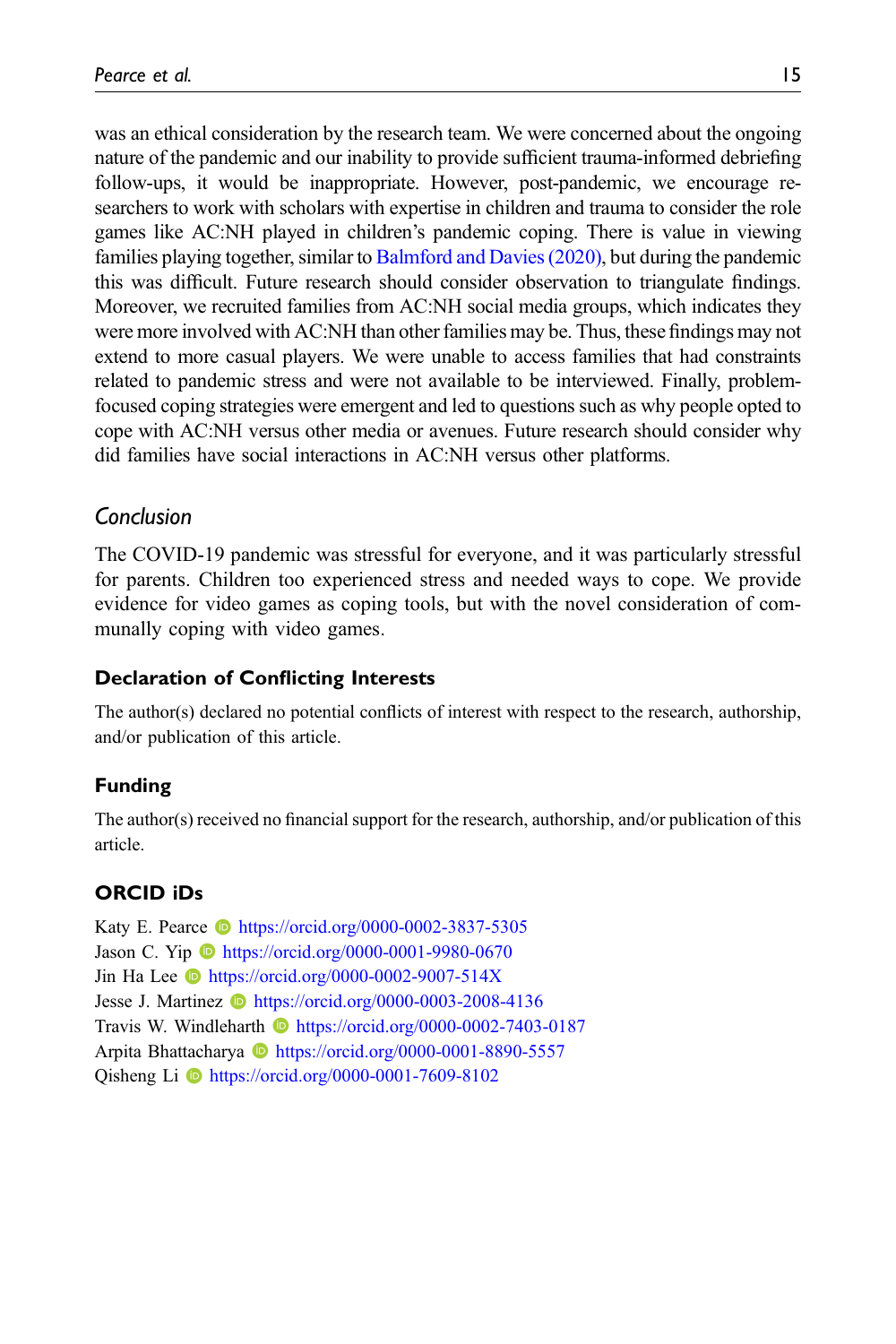#### **References**

- <span id="page-15-5"></span>Afifi, T. D., Afifi, W. A., Merrill, A. F., & Nimah, N. (2016). 'Fractured communities': Uncertainty, stress, and (a lack of) communal coping in Palestinian refugee camps. Journal of Applied Communication Research, 44(4), 343–361. <https://doi.org/10.1080/00909882.2016.1225166>.
- <span id="page-15-3"></span>Afifi, T. D., Basinger, E. D., & Kam, J. A. (2020). The extended theoretical model of communal coping: Understanding the properties and functionality of communal coping. Journal of Communication, 70(3), 424–446. <https://doi.org/10.1093/joc/jqaa006>.
- <span id="page-15-2"></span>Afifi, T. D., Hutchinson, S., & Krouse, S. (2006). Toward a theoretical model of communal coping in postdivorce families and other naturally occurring groups. Communication Theory, 16(3), 378–409. [https://doi.org/10.1111/j.1468-2885.2006.00275.x.](https://doi.org/10.1111/j.1468-2885.2006.00275.x)
- <span id="page-15-1"></span>Apperley, T. H. (2006). Genre and game studies: Toward a critical approach to video game genres. Simulation & Gaming, 37(1), 6–23. <https://doi.org/10.1177/1046878105282278>.
- <span id="page-15-11"></span>Avery, E. J., & Park, S. (2021). Perceived knowledge as [protective] power: Parents' protective efficacy, information-seeking, and scrutiny during COVID-19. Journal of Health Communication, 36(1), 81-88. [https://doi.org/10.1080/10410236.2020.1847438.](https://doi.org/10.1080/10410236.2020.1847438)
- <span id="page-15-10"></span>Balmford, W., & Davies, H. (2020). Mobile Minecraft: Negotiated space and perceptions of play in Australian families. Mobile Media & Communication,  $8(1)$ ,  $3-21$ . [https://doi.org/10.](https://doi.org/10.1177/2050157918819614) [1177/2050157918819614](https://doi.org/10.1177/2050157918819614).
- <span id="page-15-6"></span>Barr, M., & Copeland-Stewart, A. (2021). Playing video games during the COVID-19 pandemic and effects on players' well-being. Games and Culture, 155541202110170. [https://doi.org/](https://doi.org/10.1177/15554120211017036) [10.1177/15554120211017036.](https://doi.org/10.1177/15554120211017036)
- <span id="page-15-4"></span>Basinger, E. D. (2018). Explicating the appraisal dimension of the communal coping model. Journal of Health Communication, 33(6), 690–699. [https://doi.org/10.1080/10410236.](https://doi.org/10.1080/10410236.2017.1300208) [2017.1300208](https://doi.org/10.1080/10410236.2017.1300208).
- <span id="page-15-13"></span>Bengtsson, T. T., Bom, L. H., & Fynbo, L. (2021). Playing apart together: Young people's online gaming during the COVID-19 lockdown. YOUNG, 29(4), S65–S80. [https://doi.org/10.](https://doi.org/10.1177/11033088211032018) [1177/11033088211032018](https://doi.org/10.1177/11033088211032018).
- <span id="page-15-8"></span>Bowman, N. D. (2021). Interactivity as demand: Implications for interactive media entertainment. In P. Vorderer, & C. Klimmt (Eds.), The Oxford handbook of entertainment theory (pp. 646–670). Oxford: Oxford University Press. [https://doi.org/10.1093/oxfordhb/](https://doi.org/10.1093/oxfordhb/9780190072216.013.34) [9780190072216.013.34.](https://doi.org/10.1093/oxfordhb/9780190072216.013.34)
- <span id="page-15-7"></span>Bowman, N. D., & Tamborini, R. (2012). Task demand and mood repair: The intervention potential of computer games. New Media & Society, 14(8), pp. 1339–1357. [https://doi.org/](https://doi.org/10.1177/1461444812450426) [10.1177/1461444812450426.](https://doi.org/10.1177/1461444812450426)
- <span id="page-15-9"></span>Bowman, N. D., & Tamborini, R. (2015). "In the mood to game": Selective exposure and mood management processes in computer game play. New Media & Society, 17(3), pp. 375–393. [https://doi.org/10.1177/1461444813504274.](https://doi.org/10.1177/1461444813504274)
- <span id="page-15-12"></span>Boyatzis, R. E. (1998). Transforming qualitative information: Thematic analysis and code development. Thousand Oaks, CA: Sage.
- <span id="page-15-0"></span>Brock, R. L., & Laifer, L. M. (2020). Family science in the context of the COVID-19 pandemic: Solutions and new directions. Family Process, 59(3), 1007–1017. [https://doi.org/10.1111/](https://doi.org/10.1111/famp.12582) [famp.12582](https://doi.org/10.1111/famp.12582).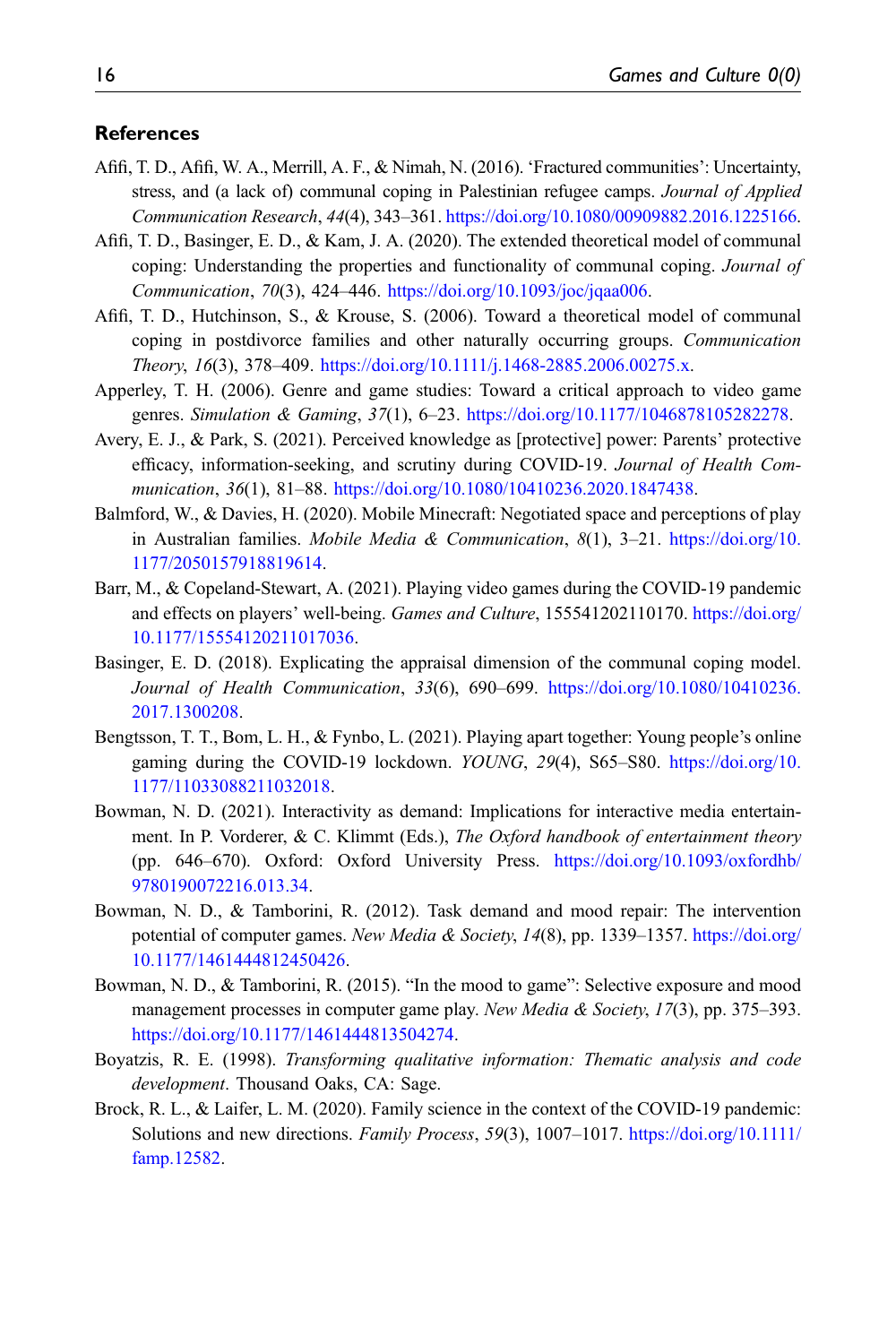- <span id="page-16-9"></span>Brown, S. M., Doom, J. R., Lechuga-Peña, S., Watamura, S. E., & Koppels, T. (2020). Stress and parenting during the global COVID-19 pandemic. Child Abuse & Neglect,  $110($ ■■), 104699. <https://doi.org/10.1016/j.chiabu.2020.104699>.
- <span id="page-16-12"></span>Brown, G., & Greenfield, P. M. (2021). Staying connected during stay-at-home: Communication with family and friends and its association with well-being. Human Behavior and Emerging Technologies, 3(1), 147–156. hbe2.246. <https://doi.org/10.1002/hbe2.246>.
- <span id="page-16-2"></span>Cahill, T. (2021). Gaming as coping in response to COVID-19 pandemic-induced stress: results From a U.S. national survey. International Communication Association.
- <span id="page-16-0"></span>Calarco, J. M., Anderson, E., Meanwell, E., & Knopf, A. (2020). "Let's not pretend it's fun": How COVID-19-related school and childcare closures are damaging mothers' well-being. SocArXiv. [https://doi.org/10.31235/OSF.IO/JYVK4.](https://doi.org/10.31235/OSF.IO/JYVK4)
- <span id="page-16-1"></span>Caro, C., & Popovac, M. (2021). Gaming when things get tough? Examining how emotion regulation and coping self-efficacy influence gaming during difficult life situations. *Games* and Culture, 16(5), 611–631. <https://doi.org/10.1177/1555412020944622>.
- <span id="page-16-10"></span>Carthy, T., Horesh, N., Apter, A., & Gross, J. J. (2010). Patterns of emotional reactivity and regulation in children with anxiety disorders. Journal of Psychopathology and Behavioral Assessment, 32(1), 23–36. [https://doi.org/10.1007/s10862-009-9167-8.](https://doi.org/10.1007/s10862-009-9167-8)
- <span id="page-16-13"></span>Cauberghe, V., Van Wesenbeeck, I., De Jans, S., Hudders, L., & Ponnet, K. (2021). How adolescents use social media to cope with feelings of loneliness and anxiety during COVID-19 lockdown. Cyberpsychology, Behavior, and Social Networking, 24(4), 250–257. [https://doi.](https://doi.org/10.1089/cyber.2020.0478) [org/10.1089/cyber.2020.0478.](https://doi.org/10.1089/cyber.2020.0478)
- <span id="page-16-5"></span>Cesar, M (2020). Fear thy neighbour: Socialisation and isolation in Animal Crossing. Loading. The Journal of the Canadian Game Studies Association, 13(22), 89–108. [https://doi.org/10.](https://doi.org/10.7202/1075265ar) [7202/1075265ar.](https://doi.org/10.7202/1075265ar)
- <span id="page-16-8"></span>Cmentowski, S., & Krüger, J. (2020). Playing with friends: The importance of social play during the COVID-19 pandemic. Extended Abstracts of the 2020 annual Symposium on computerhuman Interaction in play, 209–212. <https://doi.org/10.1145/3383668.3419911>.
- <span id="page-16-6"></span>Collins, E., & Cox, A. L. (2014). Switch on to games: Can digital games aid post-work recovery? International Journal of Human-Computer Studies, 72(8–9), 654-662. [https://doi.org/10.](https://doi.org/10.1016/j.ijhcs.2013.12.006) [1016/j.ijhcs.2013.12.006](https://doi.org/10.1016/j.ijhcs.2013.12.006).
- <span id="page-16-7"></span>Comerford, C. (2021). Coconuts, custom-play & COVID-19: Social isolation, serious leisure and personas in Animal Crossing: New Horizons. Persona Studies, 6(2), 101–117. [https://doi.](https://doi.org/10.21153/psj2020vol6no2art970) [org/10.21153/psj2020vol6no2art970.](https://doi.org/10.21153/psj2020vol6no2art970)
- <span id="page-16-4"></span>Dormann, C., Whitson, J. R., & Neuvians, M. (2013). Once more with feeling: Game design patterns for learning in the affective domain. Games and Culture, 8(4), 215–237. [https://doi.](https://doi.org/10.1177/1555412013496892) [org/10.1177/1555412013496892.](https://doi.org/10.1177/1555412013496892)
- <span id="page-16-11"></span>Drouin, M., McDaniel, B. T., Pater, J., & Toscos, T. (2020). How parents and their children used social media and technology at the beginning of the COVID-19 pandemic and associations with anxiety. Cyberpsychology, Behavior, and Social Networking, 23(11), 727–736. cyber.2020.0284 <https://doi.org/10.1089/cyber.2020.0284>.
- <span id="page-16-3"></span>Eden, A. L., Johnson, B. K., Reinecke, L., & Grady, S. (2020). Media for coping during COVID-19 social distancing: Stress, anxiety, and psychological well-being. Frontiers in Psychology, 11, 1–21. <https://doi.org/10.3389/FPSYG.2020.577639>.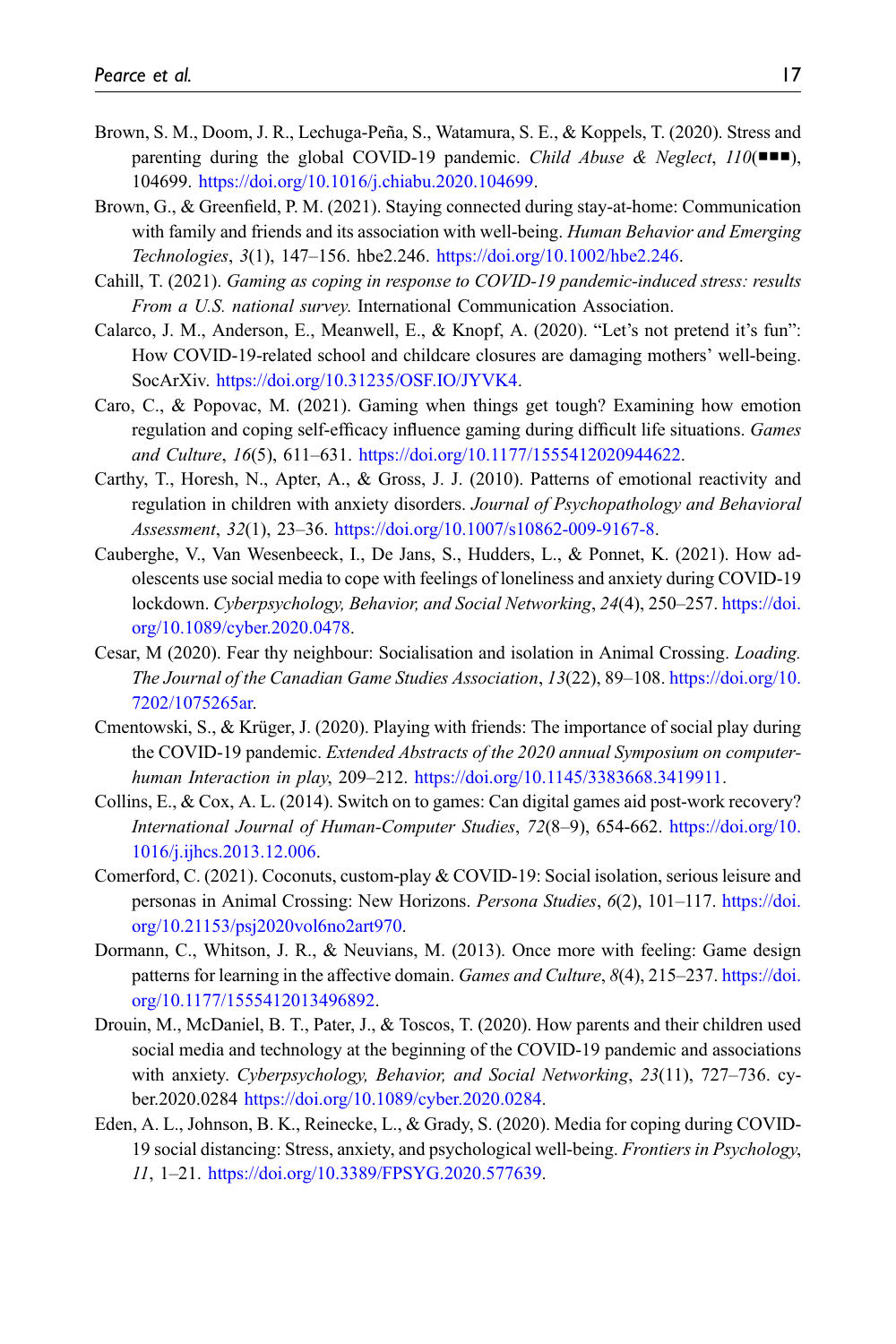- <span id="page-17-2"></span>Folkman, S., & Moskowitz, J. T. (2004). Coping: Pitfalls and promise. Annual Review of Psychology, 55(1), 745–774. [https://doi.org/10.1146/annurev.psych.55.090902.141456.](https://doi.org/10.1146/annurev.psych.55.090902.141456)
- <span id="page-17-9"></span>Gaetan, S., Bréjard, V., & Bonnet, A. (2016). Video games in adolescence and emotional functioning: Emotion regulation, emotion intensity, emotion expression, and alexithymia. Computers in Human Behavior, 61, 344–349. <https://doi.org/10.1016/J.CHB.2016.03.027>.
- <span id="page-17-13"></span>Gee, E., Siyahhan, S., & Cirell, A. M. (2017). Video gaming as digital media, play, and family routine: Implications for understanding video gaming and learning in family contexts. Learning, Media and Technology, 42(4), 468–482. [https://doi.org/10.1080/17439884.2016.](https://doi.org/10.1080/17439884.2016.1205600) [1205600.](https://doi.org/10.1080/17439884.2016.1205600)
- <span id="page-17-12"></span>Hastall, M. R. (2017). Escapism. The international encyclopedia of media effects (pp. 1–8). Hoboken, NJ: Wiley. [https://doi.org/10.1002/9781118783764.wbieme0154.](https://doi.org/10.1002/9781118783764.wbieme0154)
- <span id="page-17-8"></span>Hemenover, S. H. & Bowman, N. D. (2018). Video games, emotion, and emotion regulation: Expanding the scope. Annals of the International Communication Association, 42(2), 125–143. [https://doi.org/10.1080/23808985.2018.1442239.](https://doi.org/10.1080/23808985.2018.1442239)
- <span id="page-17-4"></span>Hernandez, R. A. & Colaner, C. (2021). "This is not the hill to die on. Even if we literally could die on this hill": Examining communication ecologies of uncertainty and family communication about COVID-19. American Behavioral Scientist, 65(7), 956–975. [https://doi.](https://doi.org/10.1177/0002764221992840) [org/10.1177/0002764221992840.](https://doi.org/10.1177/0002764221992840)
- <span id="page-17-3"></span>Hutchinson, S. L., Afifi, T. D., & Krause, S. (2007). The family that plays together fares better: Examining the contribution of shared family time to family resilience following divorce. Journal of Divorce & Remarriage, 46(3–4), 21–48. [https://doi.org/10.1300/J087v46n03\\_](https://doi.org/10.1300/J087v46n03_03) [03.](https://doi.org/10.1300/J087v46n03_03)
- <span id="page-17-5"></span>Hutchinson, S. L., Loy, D. P., Kleiber, D. A., & Dattilo, J. (2003). Leisure as a coping resource: Variations in coping with traumatic injury and illness. Leisure Sciences, 25(2–3), 143–161. <https://doi.org/10.1080/01490400306566>.
- <span id="page-17-6"></span>Iacovides, I., & Mekler, E. D. (2019). The role of gaming during difficult life experiences. In Proceedings of the 2019 CHI conference on Human Factors in Computing Systems, Glasgow, Scotland, UK, 4–9 May 2019, (pp. 1–12). [https://doi.org/10.1145/3290605.](https://doi.org/10.1145/3290605.3300453) [3300453.](https://doi.org/10.1145/3290605.3300453)
- <span id="page-17-7"></span>Johannes, N., Vuorre, M., & Przybylski, A. K. (2021). Video game play is positively correlated with well-being. Royal Society Open Science, 8(2), 202049. [https://doi.org/10.1098/rsos.](https://doi.org/10.1098/rsos.202049) [202049](https://doi.org/10.1098/rsos.202049).
- <span id="page-17-1"></span>Jones, H. E., Yoon, D. B., Theiss, J. A., Austin, J. T., & Lee, L. E. (2021). Assessing the effects of COVID-19 on romantic relationships and the coping strategies partners use to manage the stress of a pandemic. Journal of Family Communication, 21(3), 1–15. [https://doi.org/10.](https://doi.org/10.1080/15267431.2021.1927040) [1080/15267431.2021.1927040.](https://doi.org/10.1080/15267431.2021.1927040)
- <span id="page-17-11"></span>Kalinowski, A. M. (2020). "My pockets are full": The emotional and mechanical function of goodbyes in Animal Crossing. Loading: The Journal of the Canadian Game Studies Association, 13(22), 59–71.
- <span id="page-17-10"></span>Kennedy-Moore, E., & Watson, J. C. (2001). How and when does emotional expression help? Review of General Psychology, 5(3), 187–212. <https://doi.org/10.1037/1089-2680.5.3.187>.
- <span id="page-17-0"></span>Khan, I. (2020, April). Why Animal Crossing is the game for the Coronavirus moment. New York Times.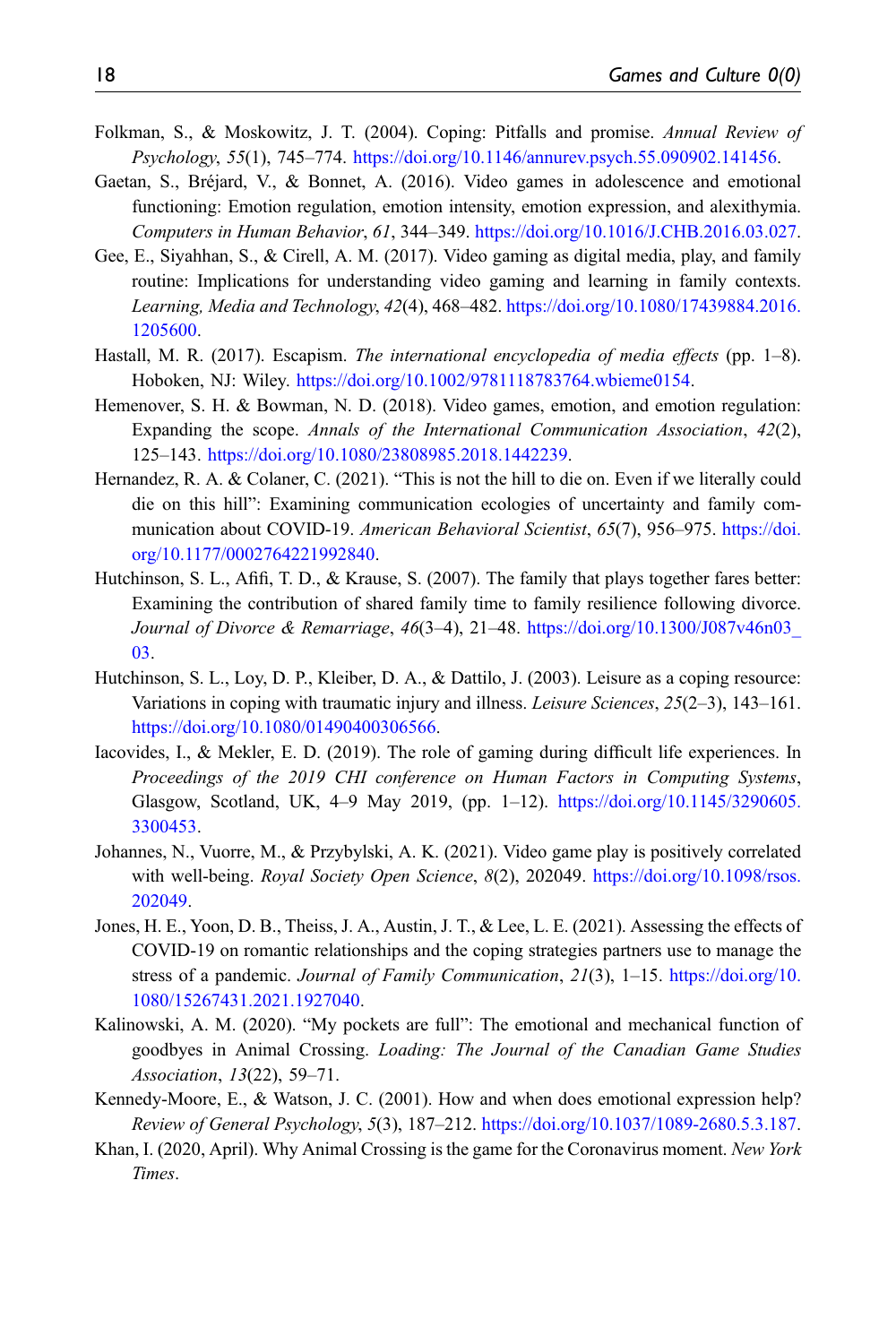- <span id="page-18-0"></span>Kim, J. (2014). Interactivity, user-generated content and video game: An ethnographic study of Animal Crossing: Wild World. Continuum, 28(3), 357–370. [https://doi.org/10.1080/](https://doi.org/10.1080/10304312.2014.893984) [10304312.2014.893984.](https://doi.org/10.1080/10304312.2014.893984)
- <span id="page-18-4"></span>Kleinman, E., Chojnacki, S., Seif El-Nasr, M., & El-Nasr, M. S. (2021). The gang's all here: How people used games to cope with COVID19 quarantine. In ACM CHI Conference on Human Factors in Computing Systems, Yokohama, Japan, 8–13 May 2021, (pp. 1–27). [https://doi.](https://doi.org/10.1145/3411764.3445072) [org/10.1145/3411764.3445072.](https://doi.org/10.1145/3411764.3445072)
- <span id="page-18-8"></span>Kosa, M., & Uysal, A. (2020). Four pillars of healthy escapism in games: Emotion regulation, mood management, coping, and recovery. In B. Bostan (Ed.), Game user experience and player-centered design (pp. 63–76). Cham: Springer. [https://doi.org/10.1007/978-3-030-](https://doi.org/10.1007/978-3-030-37643-7_4) [37643-7\\_4](https://doi.org/10.1007/978-3-030-37643-7_4).
- <span id="page-18-11"></span>Lewis, J. E., Trojovsky, M., & Jameson, M. M. (2021). New social horizons: Anxiety, isolation, and Animal Crossing during the COVID-19 pandemic. Frontiers in Virtual Reality, 2, 14. [https://doi.org/10.3389/frvir.2021.627350.](https://doi.org/10.3389/frvir.2021.627350)
- <span id="page-18-3"></span>Liu, C. H & Doan, S. N. (2020). Psychosocial stress contagion in children and families during the COVID-19 pandemic. Clinical Pediatrics, 59(9–10), 853–855. [https://doi.org/10.1177/](https://doi.org/10.1177/0009922820927044) [0009922820927044](https://doi.org/10.1177/0009922820927044).
- <span id="page-18-1"></span>Lyons, R. F., Mickelson, K. D., Sullivan, M. J. L., & Coyne, J. C. (1998). Coping as a communal process. Journal of Social and Personal Relationships, 15(5), 579–605. [https://doi.org/10.](https://doi.org/10.1177/0265407598155001) [1177/0265407598155001](https://doi.org/10.1177/0265407598155001).
- <span id="page-18-10"></span>Marston, H. R., & Kowert, R. (2020). What role can videogames play in the COVID-19 pandemic? Emerald Open Research, 2, 34. [https://doi.org/10.35241/emeraldopenres.](https://doi.org/10.35241/emeraldopenres.13727.1) [13727.1](https://doi.org/10.35241/emeraldopenres.13727.1).
- <span id="page-18-2"></span>Masten, A. S. (2018). Resilience theory and research on children and families: Past, present, and promise. Journal of Family Theory & Review, 10(1), 12–31. [https://doi.org/10.1111/jftr.](https://doi.org/10.1111/jftr.12255) [12255.](https://doi.org/10.1111/jftr.12255)
- <span id="page-18-12"></span>Mikocka-Walus, A., Stokes, M. A., Evans, S., Olive, L., & Westrupp, E. (2020). Finding the power within: Is resilience protective against symptoms of stress, anxiety, and depression in Australian parents during the COVID-19 pandemic? PsyArXiv. [https://doi.org/10.31234/](https://doi.org/10.31234/OSF.IO/V5GPM) [OSF.IO/V5GPM.](https://doi.org/10.31234/OSF.IO/V5GPM)
- <span id="page-18-7"></span>Milne-Plückebaum, D. (2014). Animal Crossing as an interactive narrative machine. The philosophy of computer games conference. [https://gamephilosophy.org/wp-content/uploads/](https://gamephilosophy.org/wp-content/uploads/confmanuscripts/pcg2014/Milne-Plueckebaum-2014.-Animal-Crossing-as-an-Interactive-Narrative-Machine.-PCD2014.pdf) [confmanuscripts/pcg2014/Milne-Plueckebaum-2014.-Animal-Crossing-as-an-Interactive-](https://gamephilosophy.org/wp-content/uploads/confmanuscripts/pcg2014/Milne-Plueckebaum-2014.-Animal-Crossing-as-an-Interactive-Narrative-Machine.-PCD2014.pdf)[Narrative-Machine.-PCD2014.pdf](https://gamephilosophy.org/wp-content/uploads/confmanuscripts/pcg2014/Milne-Plueckebaum-2014.-Animal-Crossing-as-an-Interactive-Narrative-Machine.-PCD2014.pdf).
- <span id="page-18-5"></span>Nabi, R. L., Wolfers, L. N., Nathan, W., & Qi, L. (in press). Coping with COVID-19 Stress: The role of media consumption in emotion- and problem-focused coping. Psychology of Popular Media.
- <span id="page-18-6"></span>Nebel, S., & Ninaus, M. (2020). Short research report: Does playing apart really bring us together? Investigating the link between perceived loneliness and the use of video games during the COVID-19 pandemic. Psyarxiv. [https://doi.org/10.31234/OSF.IO/ZXHW3.](https://doi.org/10.31234/OSF.IO/ZXHW3)
- <span id="page-18-9"></span>Ng, Y.-L. (2021). Uses and gratifications of ecocentric artificial life games and associated pro-animal attitude and pro-environmental behavior. International Communication Association.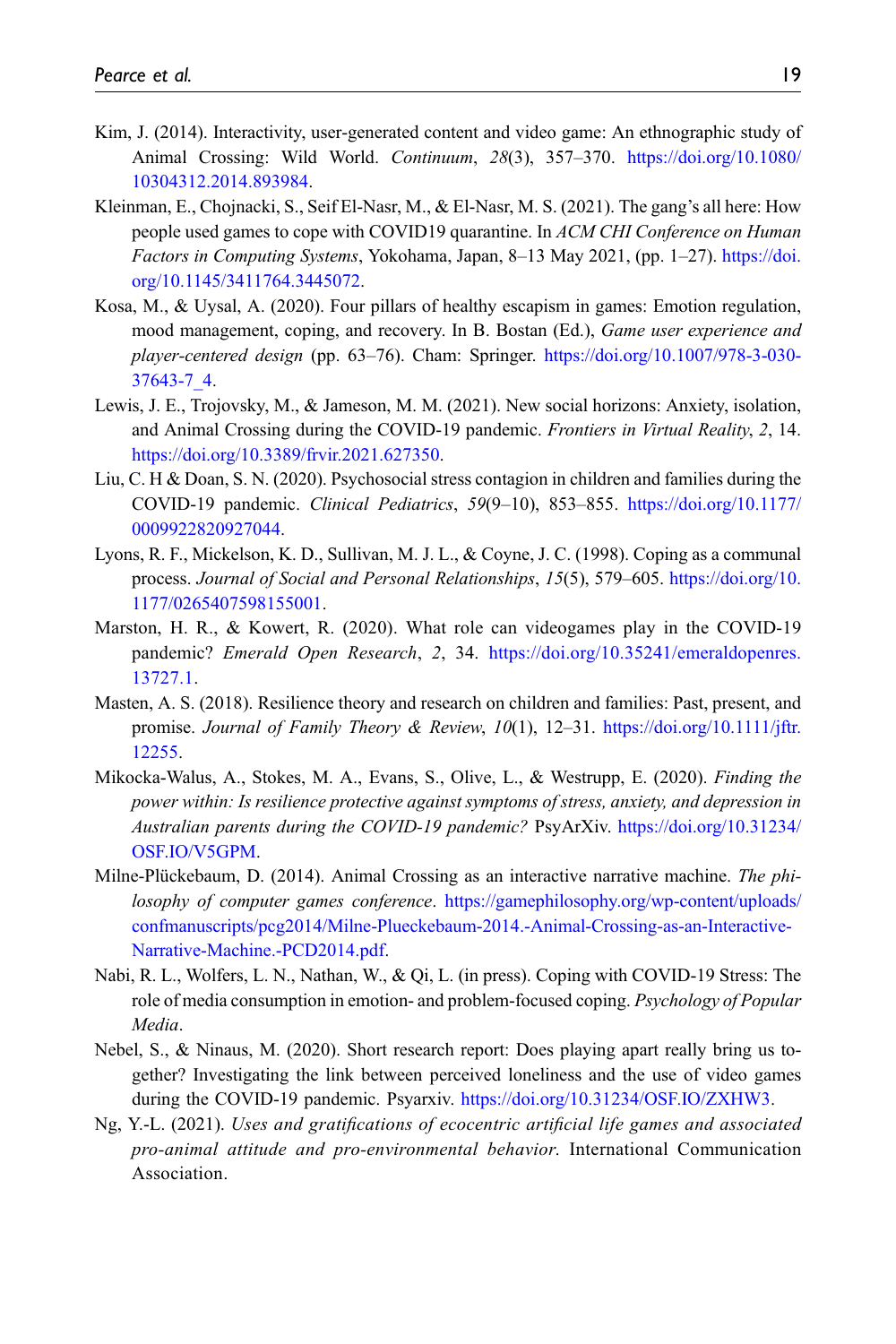- <span id="page-19-10"></span>Pallavicini, F., Ferrari, A., & Mantovani, F. (2018). Video games for well-being: A systematic review on the application of computer games for cognitive and emotional training in the adult population. Frontiers in Psychology, 9(NOV), 2127. [https://doi.org/10.3389/fpsyg.](https://doi.org/10.3389/fpsyg.2018.02127) [2018.02127](https://doi.org/10.3389/fpsyg.2018.02127).
- <span id="page-19-8"></span>Plante, C. N., Gentile, D. A., Groves, C. L., Modlin, A., & Blanco-Herrera, J. (2019). Video games as coping mechanisms in the etiology of video game addiction. Psychology of Popular Media Culture, 8(4), 385-394. <https://doi.org/10.1037/ppm0000186>.
- <span id="page-19-3"></span>Prestin, A., & Nabi, R. (2020). Media prescriptions: Exploring the therapeutic effects of entertainment media on stress relief, illness symptoms, and goal attainment. Journal of Communication, 70(2), 145–170. <https://doi.org/10.1093/joc/jqaa001>.
- <span id="page-19-2"></span>Prime, H., Wade, M., & Browne, D. T. (2020). Risk and resilience in family well-being during the COVID-19 pandemic. American Psychologist, 75(5), 631–643. [https://doi.org/10.1037/](https://doi.org/10.1037/amp0000660) [amp0000660](https://doi.org/10.1037/amp0000660).
- <span id="page-19-12"></span>Prinstein, M. J., La Greca, A. M., Vernberg, E. M., & Silverman, W. K. (1996). Children's coping assistance: How parents, teachers, and friends help children cope after a natural disaster. Journal of Clinical Child Psychology, 25(4), 463–475. [https://doi.org/10.1207/](https://doi.org/10.1207/s15374424jccp2504_11) s15374424jccp2504 11.
- <span id="page-19-4"></span>Reinecke, L. (2009). Games and recovery: The use of video and computer games to recuperate from stress and strain. Journal of Media Psychology, 21(3), 126–142. [https://doi.org/10.](https://doi.org/10.1027/1864-1105.21.3.126) [1027/1864-1105.21.3.126](https://doi.org/10.1027/1864-1105.21.3.126).
- <span id="page-19-7"></span>Reinecke, L. (2016). Mood management theory. In The international encyclopedia of media effects (pp. 1–13). Hoboken, NJ: Wiley. [https://doi.org/10.1002/9781118783764.wbieme0085.](https://doi.org/10.1002/9781118783764.wbieme0085)
- <span id="page-19-6"></span>Reinecke, L., & Rieger, D. (2021). Media entertainment as a self-regulatory resource: The recovery and resilience in entertaining media use  $(R^2EM)$  model. In P. Vorderer, & C. Klimmt (Eds.), The Oxford handbook of entertainment theory (pp. 755–779). Oxford: Oxford. <https://doi.org/10.31234/OSF.IO/FYG49>.
- <span id="page-19-9"></span>Reinecke, L., Tamborini, R., Grizzard, M., Lewis, R., Eden, A., & Bowman, N. D. (2012). Characterizing mood management as need satisfaction: The effects of intrinsic needs on selective exposure and mood repair. Journal of Communication, 62(3), 437–453. [https://doi.](https://doi.org/10.1111/j.1460-2466.2012.01649.x) [org/10.1111/j.1460-2466.2012.01649.x](https://doi.org/10.1111/j.1460-2466.2012.01649.x).
- <span id="page-19-11"></span>Rentscher, K. E. (2019). Communal coping in couples with health problems. Frontiers in Psychology, 10, 398. [https://doi.org/10.3389/fpsyg.2019.00398.](https://doi.org/10.3389/fpsyg.2019.00398)
- <span id="page-19-1"></span>Rettie, H., & Daniels, J. (2020). Coping and tolerance of uncertainty: Predictors and mediators of mental health during the COVID-19 pandemic. American Psychologist. [https://doi.org/10.](https://doi.org/10.1037/amp0000710) [1037/amp0000710.](https://doi.org/10.1037/amp0000710)
- <span id="page-19-5"></span>Rieger, D., Frischlich, L., Wulf, T., Bente, G., & Kneer, J. (2015). Eating ghosts: The underlying mechanisms of mood repair via interactive and noninteractive media. Psychology of Popular Media Culture, 4(2), 138-154. <https://doi.org/10.1037/ppm0000018>.
- <span id="page-19-0"></span>Rossetto, K. R. (2015). Developing conceptual definitions and theoretical models of coping in military families during deployment. Journal of Family Communication, 15(3), 249–268. <https://doi.org/10.1080/15267431.2015.1043737>.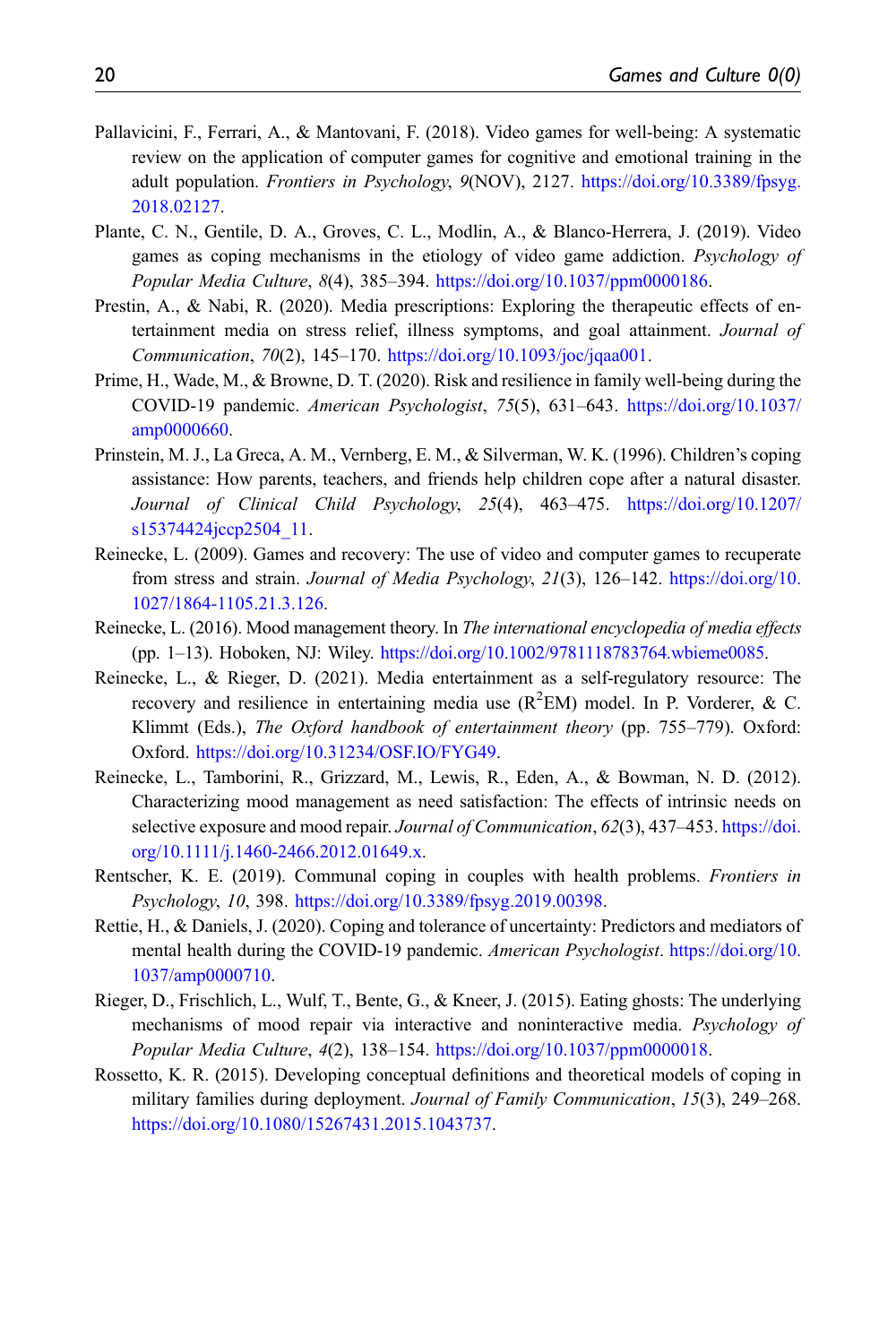- <span id="page-20-11"></span>Seller, M. (2021). Ever-lockdown: Waiting through times of playbour and pandemic in Animal Crossing. Networking Knowledge: Journal of the MeCCSA Postgraduate Network, 14(1), 100–116. [https://doi.org/10.31165/nk.2021.141.635.](https://doi.org/10.31165/nk.2021.141.635)
- <span id="page-20-7"></span>Skinner, E. A., & Zimmer-Gembeck, M. J. (2007). The development of coping. Annual Review of Psychology, 58(1), 119–144. <https://doi.org/10.1146/annurev.psych.58.110405.085705>.
- <span id="page-20-5"></span>Sonnentag, S., & Fritz, C. (2007). The recovery experience questionnaire: Development and validation of a measure for assessing recuperation and unwinding from work. Journal of Occupational Health Psychology, 12(3), 204–221. [https://doi.org/10.1037/1076-8998.12.3.](https://doi.org/10.1037/1076-8998.12.3.204) [204](https://doi.org/10.1037/1076-8998.12.3.204).
- <span id="page-20-9"></span>Straznickas, G. L. (2020). Not just a slice: Animal Crossing and a life ongoing. Loading... The Journal of the Canadian Game Studies Association, 13(22), 72–88.
- <span id="page-20-1"></span>Verger, N. B., Urbanowicz, A., Shankland, R., & McAloney-Kocaman, K. (2021). Coping in isolation: Predictors of individual and household risks and resilience against the COVID-19 pandemic. Social Sciences & Humanities Open, 3(1), 100123. [https://doi.org/10.1016/j.](https://doi.org/10.1016/j.ssaho.2021.100123) [ssaho.2021.100123.](https://doi.org/10.1016/j.ssaho.2021.100123)
- <span id="page-20-8"></span>Villani, D., Carissoli, C., Triberti, S., Marchetti, A., Gilli, G., & Riva, G. (2018). Videogames for emotion regulation: A systematic review. Games for Health Journal, 7(2), 85–99. [https://](https://doi.org/10.1089/g4h.2017.0108) [doi.org/10.1089/g4h.2017.0108.](https://doi.org/10.1089/g4h.2017.0108)
- <span id="page-20-10"></span>Wang, B., Taylor, L., & Sun, Q. (2018). Families that play together stay together: Investigating family bonding through video games. New Media & Society,  $20(11)$ , 4074–4094. [https://doi.](https://doi.org/10.1177/1461444818767667) [org/10.1177/1461444818767667.](https://doi.org/10.1177/1461444818767667)
- <span id="page-20-4"></span>Weber, R., Behr, K.-M., & DeMartino, C. (2014). Measuring interactivity in video games. Communication Methods and Measures, 8(2), 79–115. [https://doi.org/10.1080/19312458.](https://doi.org/10.1080/19312458.2013.873778) [2013.873778.](https://doi.org/10.1080/19312458.2013.873778)
- <span id="page-20-6"></span>Whitaker, J. L., & Bushman, B. J. (2012). "Remain calm. Be kind." Effects of relaxing video games on aggressive and prosocial behavior. Social Psychological and Personality Science, 3(1), 88–92. <https://doi.org/10.1177/1948550611409760>.
- <span id="page-20-2"></span>Wilson, S. R., Chernichky, S. M., Wilkum, K., & Owlett, J. S. (2014). Do family communication patterns buffer children from difficulties associated with a parent's military deployment? Examining deployed and at-home parents' perspectives. Journal of Family Communication, 14(1), 32–52. [https://doi.org/10.1080/15267431.2013.857325.](https://doi.org/10.1080/15267431.2013.857325)
- <span id="page-20-3"></span>Wolfers, L. N., & Schneider, F. M. (2020). Using media for coping: A scoping review. Communication Research. <https://doi.org/10.1177/0093650220939778>.
- <span id="page-20-0"></span>Zhu, L. (2020). The psychology behind video games during COVID-19 pandemic: A case study of Animal Crossing: New Horizons. Human Behavior and Emerging Technologies, 3(1), 157–159. hbe2.221 <https://doi.org/10.1002/hbe2.221>.

#### Author Biographies

Katy E. Pearce is an Associate Professor in the Department of Communication at the University of Washington and holds an affiliation with the Ellison Center for Russian, East European and Central Asian Studies. Her research focuses on social and political uses of technologies and digital content in the transitioning democracies and semi